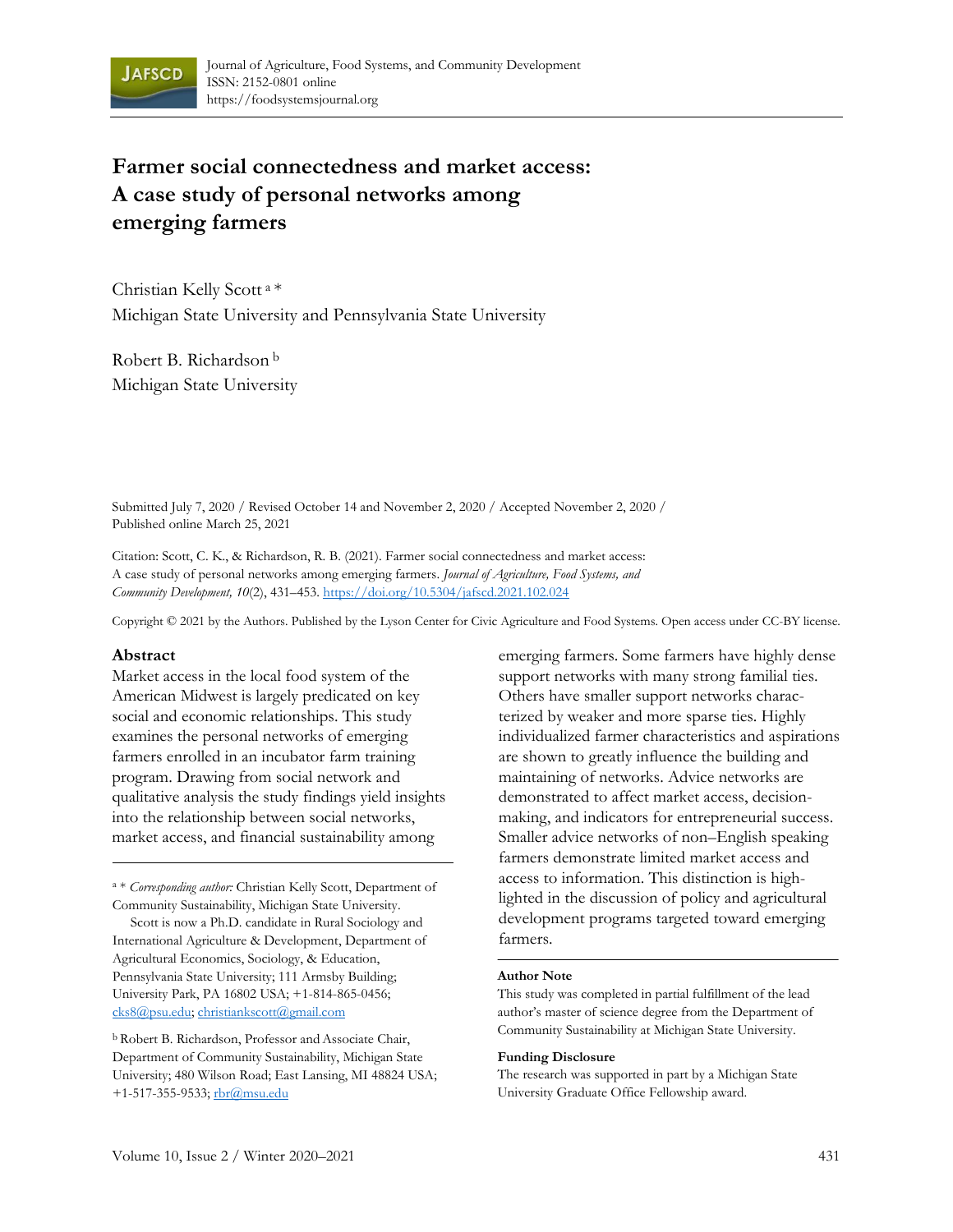# **Keywords**

Social Network Analysis, Incubator Farms, Local Food System, Entrepreneurship, Immigrant Farmers, Emerging Farmers, Agricultural Development

# **Introduction**

Alternative food markets such as farmers markets and community-supported agriculture programs are increasing in number and scope across the United States, in part from a growing consumer awareness and demand for local food (Brown & Miller, 2008; Hinrichs, 2000). Farmer decisions regarding which markets to sell their products often are driven by a number of economic, environmental, and demographic factors (Mishra, El-Osta, & Shaik, 2010; Montri, Chung, & Behe, 2021; Peterson, Barkley, Chacón-Cascante, & Kastens, 2012). However, there are undoubtedly other cultural and social factors that farmers must consider, such as whom the farmer can ask for advice about selling their products. Interpersonal factors, sometimes represented in social networks, combine to influence farmer decision-making. These decisions are especially important to a farm's long-term success when the farm is small and is just starting (Calo & De Master, 2016; Mailfert, 2007). This case study examines the structure and impacts of emerging farmers' social networks.

The proliferation of the local food movement in the American Midwest has been documented with great scrutiny (Bell, 2004; Hinrichs, 2003). The role of social connections in ensuring economic success among farmers has also been widely examined (Schiebel, 2005; Witt, 2004). What is more rarely studied is the relationship between specific social structures and the market access of farmers (Ashby et al., 2009; Mailfert, 2007). This case study focuses on market access by examining aspects of social connections and entrepreneurial success among emerging farmers. To do this, researchers studied farmer participants in a community organization that is classified as an incubator farm, meaning a nonprofit group that provides land, inputs, and training for individuals and families that wish to farm, but do not have the immediate ability to do so without assistance (Ewert, 2012; Niewolny & Lillard, 2010). Incubator farm programs have gained prominence in the United States by providing training and assistance to young and beginning farmers (Ahearn, 2013; Katchova & Ahearn, 2016). These programs are appealing because successful agricultural entrepreneurs often start out with minimal income and smaller-scale operations before becoming full-time financially viable farm operators (McGehee, 2007).

Emerging farmers face many barriers to success, as they often have limited access to land, credit, labor, technology, and capital (Ahearn, 2013; Ashby et al., 2009). Due to these challenges, local food and agriculture markets are often difficult for nascent farm enterprises to access (Flora, McIsaac, Gasteyer, & Kroma, 2001; Thilmany McFadden et al., 2016). To overcome these challenges, farmers must hone their skills beyond just agricultural cultivation, they must cultivate a series of social relationships and establish a support system to achieve success (Hassanein, 1997; Poulsen, 2017; Schiebel, 2005). This case study, focusing on an incubator farm program in Michigan, is useful for considering the implications of the design and delivery of training programs and the implications of increasing market access for emerging farmers.

# **Literature Review**

Social relationships can sometimes be seen as a form of capital, meaning a social resource with exchange-value inherent to its existence and application (Coleman, 1990; Portes, 1998). This social resource is anchored in the idea that benefits accrue to an individual as a result of the relationships in their social networks (Putnam, Leonardi, & Nanetti, 1994). The aggregate of these social relationships can be analyzed by focusing on the resulting structure of their network (Marsden, 2002; Wasserman & Faust, 1994). Social connections, or ties, can be made of different forms of relations, in terms of strength, typology, distance, and duration (Centola & Macy, 2007; Lin, Ensel, & Vaughn, 1981). Analysis can focus on a single actor (Giannella & Fischer, 2016), a collective group (Marsden, 1990), or across multiple groups (Feld, 1981; Lorrain & White, 1971). This leads to analysis of network actors and ties with respect to scrutinizing uniqueness, strength, and redundancy (Granovetter, 1973; Granovetter, 1974; Marsden,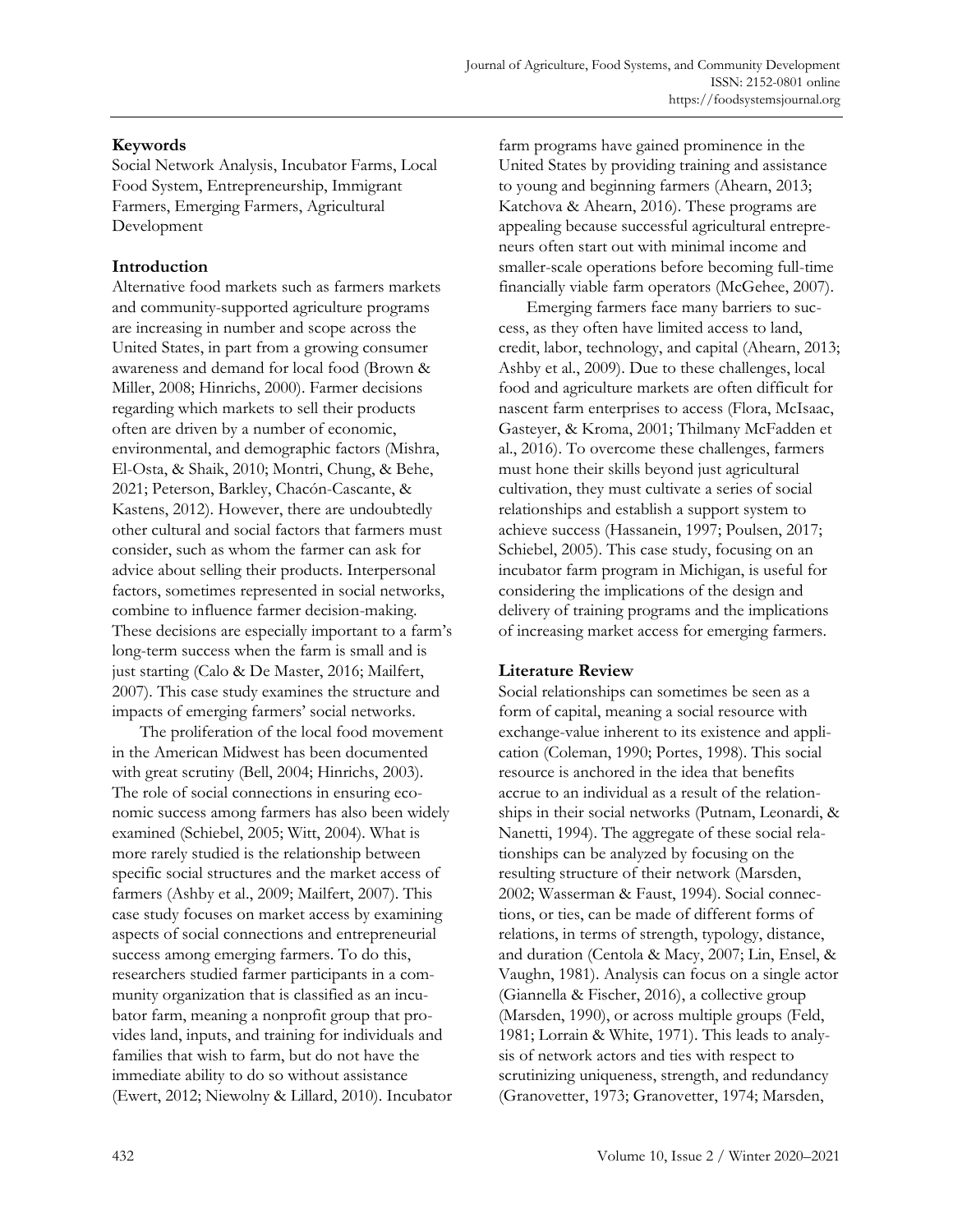1990), or analysis of the precise structure of an entire network (Burt, 1995; Herz, Peters, & Truschkat, 2014).

Scholarship focusing on social network analysis and entrepreneurship includes a rich body of work upon which to draw (Aldrich, 2005; Kuratko, 2016; Thornton, 1999). Targeted network characteristics have been demonstrated to both aid and hinder entrepreneurial success across several contexts (Smith-Doerr & Powell, 2005 Swedberg, 2003). As an exemplar, possessing diverse ties in a business network has been demonstrated to increase access to information and provide new opportunities that aid entrepreneurs when they first start (Burt, 1993; Callon, 1998). Conversely, an entrepreneur's network with sparse connections and redundant relations has been demonstrated to constrain eventual success (Aldrich, 2005; Smith-Doerr & Powell, 2005). Another example showed that the nature of specific ties in a network are key when embedding an entrepreneurial venture in the market; these embedded ties are critical when trust and fine-grained information is needed (Uzzi, 1997). Other scholarship has presented a number of relationships between networks and entrepreneurial success. Among these relationships is the overall size of the network (Witt, 2004), the prevalence of strictly professional business relationships (Uzzi, 1997), and the overall diversity of actors and ties within a network (White, Boorman, & Breiger, 1976). Using these network studies, scholars and practitioners have actively pursued strategies to improve network positions as a means of increasing the success of entrepreneurial enterprises (Kodithuwakku & Rosa, 2002; Weber & Kratzer, 2013). Given the diverse and comprehensive body of work dedicated to examining the role of social networks in the success or failure of nascent entrepreneurs (Government of Canada & Policy Research Initiative, 2005; Witt, 2004), it stands to reason that the analytical approach represents a highly relevant and useful framework for examining emerging farmers in an incubator farm setting.

Social network analysis in agriculture has mostly been deployed in the examination of technology adoption (Bandiera & Rasul, 2006; Spielman, Davis, Negash, & Ayele, 2011). Much of this work is predicated on the importance of

farmer-to-farmer networks, as well as the foundational principles of the *Diffusion of Innovations*  (Rogers, 2003). While the theory has come under scrutiny in recent times (Stephenson, 2003), the consistent relevance to farmer-to-farmer information exchange networks serves to demonstrate the importance of close connections with farmer success, both commercially and productively (Christensen & O'Sullivan, 2015; Hayden, Rocker, Phillips, Heins, Smith, & Delate, 2018). Other scholars have demonstrated the limited efficacy of the farmer-to-farmer adoption model, with many positing that the cultural and ecological context is key in determining farmer adoption strategies (Knowler & Bradshaw, 2007; Prokopy, Floress, Klotthor-Weinkauf, & Baumgart-Getz, 2008). A thorough examination of an explicit type of network(s) is key in establishing the relevance of any case study focusing on farmers, agriculture, and market access.

Social networks have been shown to be key to entrepreneurial success by providing resource access, critical information, and risk management strategies for start-up farms (Hassanein, 1997; Mailfert, 2007). Over the longer term, networks have been demonstrated to be of paramount importance in accessing markets, providing social support, facilitating collaboration, and ensuring governmental support programs for vulnerable and entrepreneurial farms (Andreatta & Wickliffe, 2002; Ashby et al., 2009; Christensen & O'Sullivan, 2015; Hightower, Niewolny, & Brennan, 2013). For example, one study demonstrated how women farmers in Pennsylvania were often excluded from the wider food system due to limited networks. The study stressed the importance of political agency among the farmers as a way in which to break down the exclusionary barriers that they face (Trauger, 2005). Other case studies arrive at similar conclusions, suggesting that networks were demonstrative of a gender disparity (Hassanein, 1997; McGregor & Tweed, 2002). Other studies focusing on beginning farmers have noted the importance of social connections within immigrant communities in endowing market access (Hightower et al., 2013; Ostrom, Cha, & Flores, 2010). Disparities in beginning farmer access to education, land, water, and capital have also been observed when examin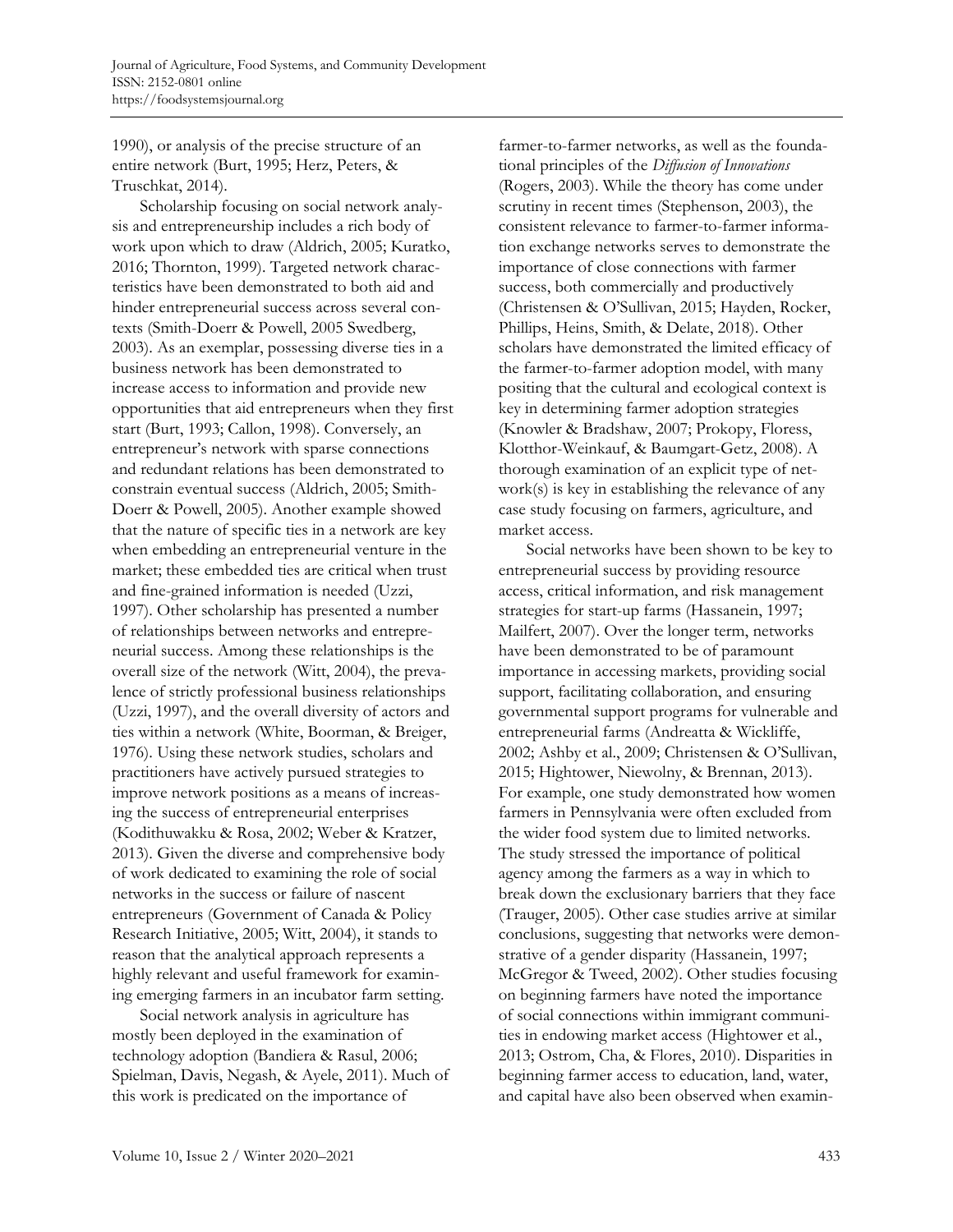ing the social networks of immigrant farmers (Ostrom et al., 2010). One Midwest study indicated that small enterprises in local markets were heavily reliant upon key network actors and boundary spanners to ensure start-up success. The study identified that unmanaged nascent local food system entities, such as small farms, largely followed the trend of forming network ties through homophily and closeness affinity (Krebs & Holley, 2006).

Boundary spanners are network actors which have a specific configuration of network ties that connect two relatively distant network groups. This actor is therefore often a key figure in providing access to the wider network among one, two, or more groups of network actors. They are often alternatively referred to as network hubs (Burt & Merluzzi, 2014) or network weavers (Krebs & Holley, 2006). Homophily is the concept of similar network actors commonly forming connections between one another due to the affinity of the sameness. Closeness affinity is prefaced on the idea that actors have a more favorable opinion of other actors who are located relatively near to them in their network. These foundational social network principles inform the examination of farmers' networks in this study.

Finally, many scholars have identified positive social interactions and interpersonal affinity to be key for farm success. The studies highlight the importance of building trust, social learning, and cooperative action through the creation of strong social bonds (DeLind, 2006; Hayden et al., 2018; Hightower et al., 2013; Jarosz, 2000). These contemporary examples serve to further demonstrate the nature of social connectedness as embedded within the American local food system (Christensen & O'Sullivan, 2015; DeLind, 2006; Hinrichs, 2000).

# **Applied Research Methods**

Many of the case study participants entered the incubator farm program with substantial agricultural experience. To acknowledge the variety of farming capabilities among the program, this study will use the term 'emerging' in place of 'beginning' farmers. A case study approach in this study was pursued by focusing on a targeted incubator farm

setting, Lansing Roots, located in Lansing, Michigan. The Lansing Roots incubator program is training farmers and providing them with resources to begin their own farm business (Greater Lansing Food Bank, n.d.). Due to the stated goal of the program being to introduce new farmers into the local economy through active market strategies, the study was able to apply entrepreneurial network scholarship to this unique agricultural and sociological context. The program is "designed to help limited resource and/or historically under-served individuals from the greater Lansing area begin successful market gardening and farming enterprises through an incubator farm setting" (Greater Lansing Food Bank, n.d.).

The 11 farmers in the incubator program are defined as the case study sample. Although there were more than 11 farmers, the incubator program allotted 11 roughly equal sized plots for cultivation. Each plot was managed by an individual, couple, or family, and thus, sometimes more than one person is responsible for a single plot. Most plots had a single decision-maker. However, some plots had multiple decision-makers involved in the production, management, and selling decisions. For analytical clarity, the primary decision-maker and representative for each plot was determined to be the respondent farmer. Semistructured interviews utilized a self-reflection interview method to inquire about farmer perceptions and relations (Gist & Mitchell, 1992). Interviews were conducted with individual farmers during the summer and fall of 2015. Eight interviews were conducted in English and three were conducted in Nepali with the help of a paid professional interpreter. The interviews were transcribed and coded thematically for analysis. A concurrent triangulation design for the utilization of both qualitative and quantitative methods ensured simultaneous data collection and analysis of interviews, ego-network analysis, and researcher field notations (Creswell, 2003; Creswell, Plano Clark, Gutmann, & Hanson, 2003). The initial analysis examined farmer antecedents, meaning basic demographic information, stated aspirations, and initial access to resources. The final network analysis emphasized long-term outcome indicators derived from previous scholarship. The indicators included financial gains, skill develop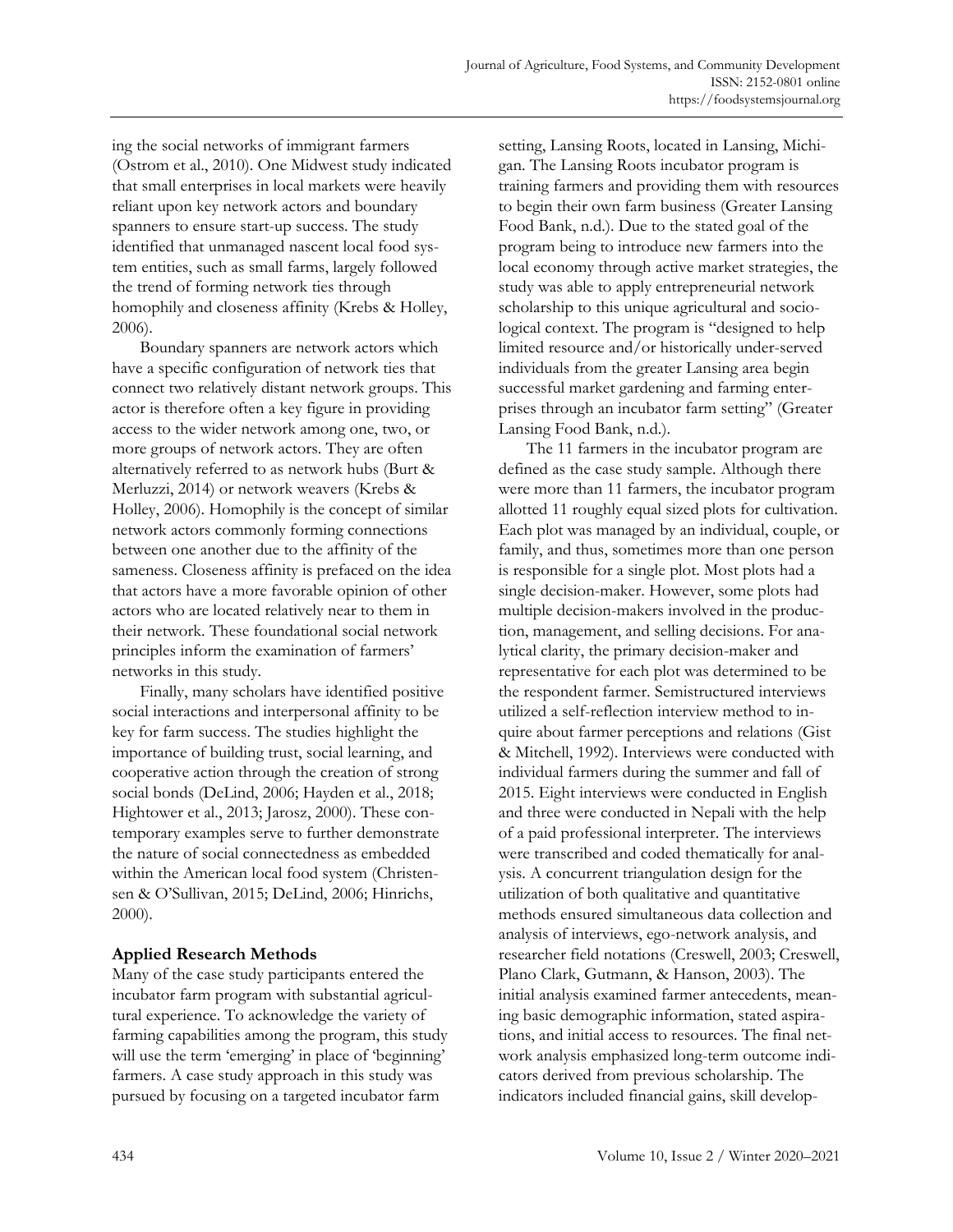ment, quality of life, plans for the future, and personal efficacy as a successful market farmer (Ashby et al., 2009; Mailfert, 2007).

Network questions initially populated each farmer's personal networks' roster on a paper interview guide with the use of a free-recall method (Wasserman & Faust, 1994). A free-recall method is an interview technique that allows respondents to name as many individuals as they feel are relevant to the question (Wasserman & Faust, 1994). Network rosters then populated name interrelator matrixes to complete the personal networks of each farmer. This case study focuses on both the advice and support personal networks of farmers as unique ego-networks. An ego-network consists of a focal actor (also referred to as a focal node or ego) and the set of actors (also referred to as a node or alter) that are directly tied with the focal actor (Marsden, 2002). The advice question was, "*Who do you discuss or seek advice from when marketing and selling your products?"* The support question was, "*Who do you celebrate selling and farming milestones*  with?" The interview also included a hypothetical network question, "*Who do you think it is important to know for local farms to sell their products?*" These questions were purposefully selected due to previous study findings that specifically highlight the importance of ego-networks in entrepreneurial and startup farm success (Ashby et al., 2009; Mailfert, 2007).

The interview protocol queried characteristics of network ties and alters. Among these characteristics are demographic information, the nature of ties, and the known alter connections. Tie strength is classified into four categories: family, friend, professional associate, and acquaintance. The strength of ties was analyzed quantitatively with a four representing a family tie, three a friend, two a professional associate, and one as an acquaintance. The analysis of the networks consisted of three main network categories of start-up and entrepreneurial success: (1) Networking activities; (2) Network structures; and (3) Network services (Government of Canada & Policy Research Initiative, 2005; Witt, 2004).

Egocentric networks were selected for analysis to examine each farmer's network independently to fit into the case study approach. The selected

measures included size (the total number of alters within a network), density (a value between zero and one, which measures the number of ties within a network as the numerator and the number of potential ties in a given network as the denominator), alter degree (the number of ties in which an alter possesses) (Marsden, 2002), diversity (the measure of the types of ties that an ego has access to) (Wasserman & Faust, 1994), and tie strength (Government of Canada & Policy Research Initiative, 2005; Witt, 2004). The strength of ties is measured both in the literal immediate and relative network-wide strength. Another way of interpreting tie strength is to consider the wider network context in which a particular alter is situated. This has been demonstrated in a wide range of network studies focusing on economic, employment, and entrepreneurial dynamics (Aldrich & Zimmer, 1986). Under this conceptualization of tie strength, a weak tie is an asset because it represents an alter that is not redundantly related to the other ties within the ego's network. A strong tie is then an alter who is well connected with many redundant ties to alters that are already directly connected with the ego. The strength of weak ties theory indicates that these weaker ties provide access to new information and offer unique types of benefits that the ego would otherwise not be able to access (Granovetter, 1973; 1974). The final network examination took place in examining the benefits, costs, and other externalities that these networks provide. This allows for scrutiny of access to new information, the costs, and the benefits of personal networks.

# **Findings**

## *Farmer Information*

The 11 farmers and their families who were enrolled in the incubator program represented a diverse group (see Table 1). The genders of participating farmers were nearly equal, and their ages ranged from 22 to 70 years old. Farmers had varying levels of experience at the incubator farm, ranging from one to three years. However, this is not reflective of the farmers' total experience, with many farmers having been involved in agriculture since childhood. Farmer household incomes varied and every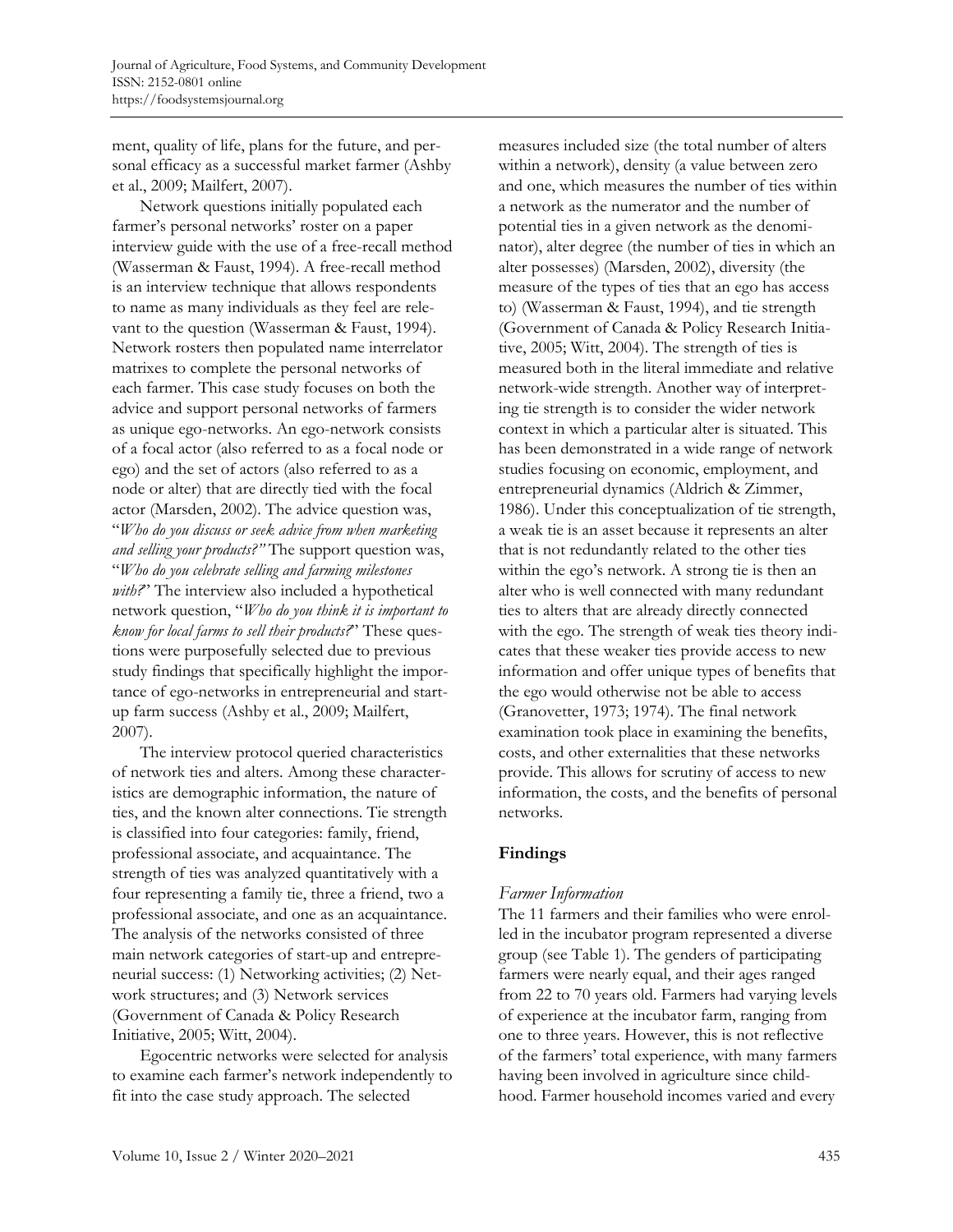|                               | Average                                                                                                                         |                  | Range                 |                | Total                  |  |
|-------------------------------|---------------------------------------------------------------------------------------------------------------------------------|------------------|-----------------------|----------------|------------------------|--|
| <b>Respondent Age (years)</b> | 43.7                                                                                                                            |                  | $22 - 70$             |                |                        |  |
| Household Size (people)       | 5.5                                                                                                                             |                  | $2 - 13$              |                | 60                     |  |
| Gender                        | Female                                                                                                                          |                  | Male                  |                |                        |  |
|                               | 45.5% (5)                                                                                                                       |                  | 54.5% (6)             |                |                        |  |
|                               | Nepali                                                                                                                          | <b>Black</b>     | White                 | Latino         | Asian                  |  |
| Race (self-identified)        | 27.3% (3)                                                                                                                       | 27.3% (3)        | 27.3% (3)             | $9.1\%$ (1)    | $9.1\%$ (1)            |  |
|                               | American                                                                                                                        | <b>Bhutanese</b> |                       | <b>Burmese</b> | Somali                 |  |
| <b>Nationality</b>            | 54.5% (6)                                                                                                                       | $27.3\%$ (3)     |                       | $9.1\%$ (1)    | $9.1\%$ (1)            |  |
|                               | <us\$20,000< th=""><th></th><th colspan="2">US\$20,000-US\$50,000</th><th colspan="2">US\$50,001-US\$100,000</th></us\$20,000<> |                  | US\$20,000-US\$50,000 |                | US\$50,001-US\$100,000 |  |
| <b>Annual Income</b>          | 45.5% (5)                                                                                                                       |                  | 45.5% (5)             |                | $9.1\%$ (1)            |  |
|                               | 1st year                                                                                                                        |                  | 2nd year              |                | 3rd year               |  |
| Year in Incubator Program     | $36.4\%$ (4)                                                                                                                    |                  | $36.4\%$ (4)          |                | 27.3% (3)              |  |

#### Table 1. Respondent Farmer Characteristics

*Note*: Cell values display percentages unless otherwise noted. The number of responses is in parentheses. *N*=11.

household maintained income eligibility in the program. Household sizes ranged from two to 13. All farmers had at least one member of their household who provided income from non-farm sources. One farmer indicated they had full-time employment off the farm. Labor for farm plots was often provided by family members or close friends. Only two farmers were the sole laborers on their plots, and many indicated that it became a family event with their children to work on the farm. Farmers represented a variety of self-identified races and nationalities; with Lansing's substantial refugee population being reflected among participants. As one farmer stated of their children working on the farm, "*They love coming out here.*"

Farmers focused on growing mostly vegetable products, although some cultivated ornamental and medicinal plants. Farmers reported that the incubator program was able to primarily support them in four ways. The first was providing the land on which to farm. The second was providing access to equipment (e.g., tractor) and inputs (e.g., compost). The third was providing technical assistance and regular educational opportunities to help farmers develop their production skills. Finally, the fourth

indicated form of assistance was providing an outlet for the farmers to sell their products through one of two avenues. The occasional farmer produce stand or farmers market appearance was facilitated and staffed by Lansing Roots employees or volunteers. This was not the predominant form of selling assistance provided. The primary market opportunity provided by Roots was a very successful community supported agriculture (CSA) program. A CSA is a farm subscription service where community consumers make their payment at the beginning of a growing season in exchange for a set proportion of the farm's product (Brown & Miller, 2008; Jarosz, 2011). The Roots CSA sold and delivered produce boxes every week to customers. The CSA provided an excellent outlet for the products the farmers had labored to grow. It also served as an exemplar in demonstrating to farmers how to forge successful market linkages with community members, local businesses, and nonprofit organizations that were all successfully enrolled in CSA membership.

#### *Aspirations and Barriers*

Entrepreneurial success, goal setting, and aspira-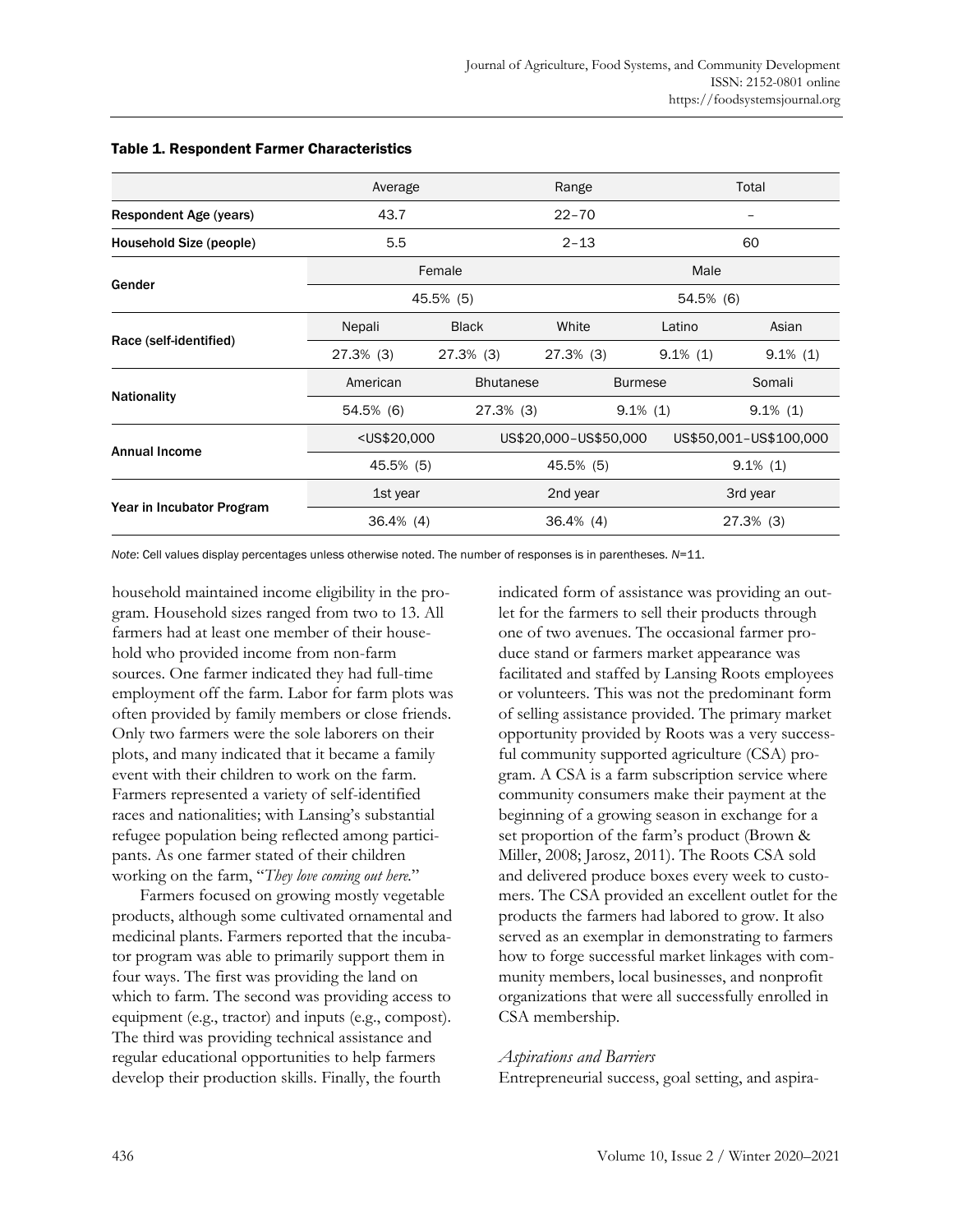tions of success have been demonstrated to be closely related to one another (Jenssen, 1999). Farmers' motivations for joining the program and their plans for farming in the future varied between and within incubator program cohorts. The original motivation for farmers to enroll in the program ranged from wanting a hobby to launching a profitable vegetable production enterprise. These initial motivations for enrolling in the program played a large part in shaping farmer future aspirations. All of the American farmers discussed the valorous relationship between vegetable cultivation and the environment. They were heavily motivated to practice sustainable and agroecological farming practices. There is evidence that suggests that sustainable practices and gender are closely interrelated in the contemporary American farm landscape (Sachs, 1995; Sachs, Barbercheck, Brasier, Kiernan, & Terman, 2016; Trauger, 2004). This was echoed by respondent farmers with all of the women expressing a desire to grow ethically sourced food. One female farmer said, *"I see the local food movement as a necessary response to food insecurity and quality of food that [is] accessible to many people, low income, middle class, all populations, all groups of people. … It's sort of returning back to the original way of living and being, actually consuming food that was grown in close proximity to where you live. … It makes economic sense, it makes health sense, it makes political sense, I mean it just makes sense from all standpoints."*

Some farmers' identified aspirations to successfully or partially achieve self-sufficiency through their farm represented the successful obtainment of practicing an ethical form of farming. Among these farmers, a number referenced the idea of farming as physically and mentally restorative and an act of self-care. This ethic of moral farming idealism within alternative agriculture has been previously demonstrated to be a major motivating factor for many emerging farmers (Bell, 2004; Beus & Dunlap, 1990; Jarosz, 2011; O'Hara & Stagl, 2001; Wells & Gradwell, 2001). Many farmers prioritized these moral ideals ahead of economic considerations. This meant that some farmers had limited, or even no engagement in local markets. However, the market aspirations and priorities among the farmers was shown to change over time and coincide with farmers'

gradual introduction into local markets. This phenomenon has been expressly observed among emerging farmers as they increasingly become involved in the local food system through direct farmer-to-consumer market avenues (DeLind, 1999). One respondent stated, "*We started with the mentality of, okay what do we want to grow for ourselves and that is why we are doing this primarily is just to learn how to grow our own food and then turned into, okay well what can we grow to contribute to the CSA, what can we grow hopefully maybe someday for a profit. … I think my aspiration for farming … were to just grow as much food as I could that I could store to have clean food and to have food all year round that was food that I knew where it came from."*

With the evolution of farmer aspirations and market efficacy, constraints on market access were identified as a major barrier to farmer success. The barriers that farmers faced were broadly classified into two categories: barriers to production (Figure 1) and barriers to market access (Figure 2). The farmers who discussed overcoming these barriers then demonstrated aspirations that were reflective of longer timetables. Conversely, farmers that did not discuss overcoming their production and market barriers demonstrated farming goals in more of a short-term context. All barriers were self-reported by farmers when answering openended questions.

The primary identified barrier to farm production was wetness and flooding. Part of this finding is simply a reflection of the weather during data collection. There was significant rainfall during the data collection period (i.e., June and July 2015) and many farm plots were not equipped to prevent water from collecting in its low points. Marginal clay soils were also identified by farmers as a driver of wet conditions on the plots. Exact locations of marginal soil were not demonstrated but standing water accumulation was observed in three to four low-lying points across the incubator fields. All of the farmers who had an impacted plot of land specified flooding as their primary production barrier. Other production barriers included pests and/or disease, weeds, off-farm commitments, language barriers, poor timing of planting and/or harvesting, and bad weather. The availability of labor was a common cause of many of the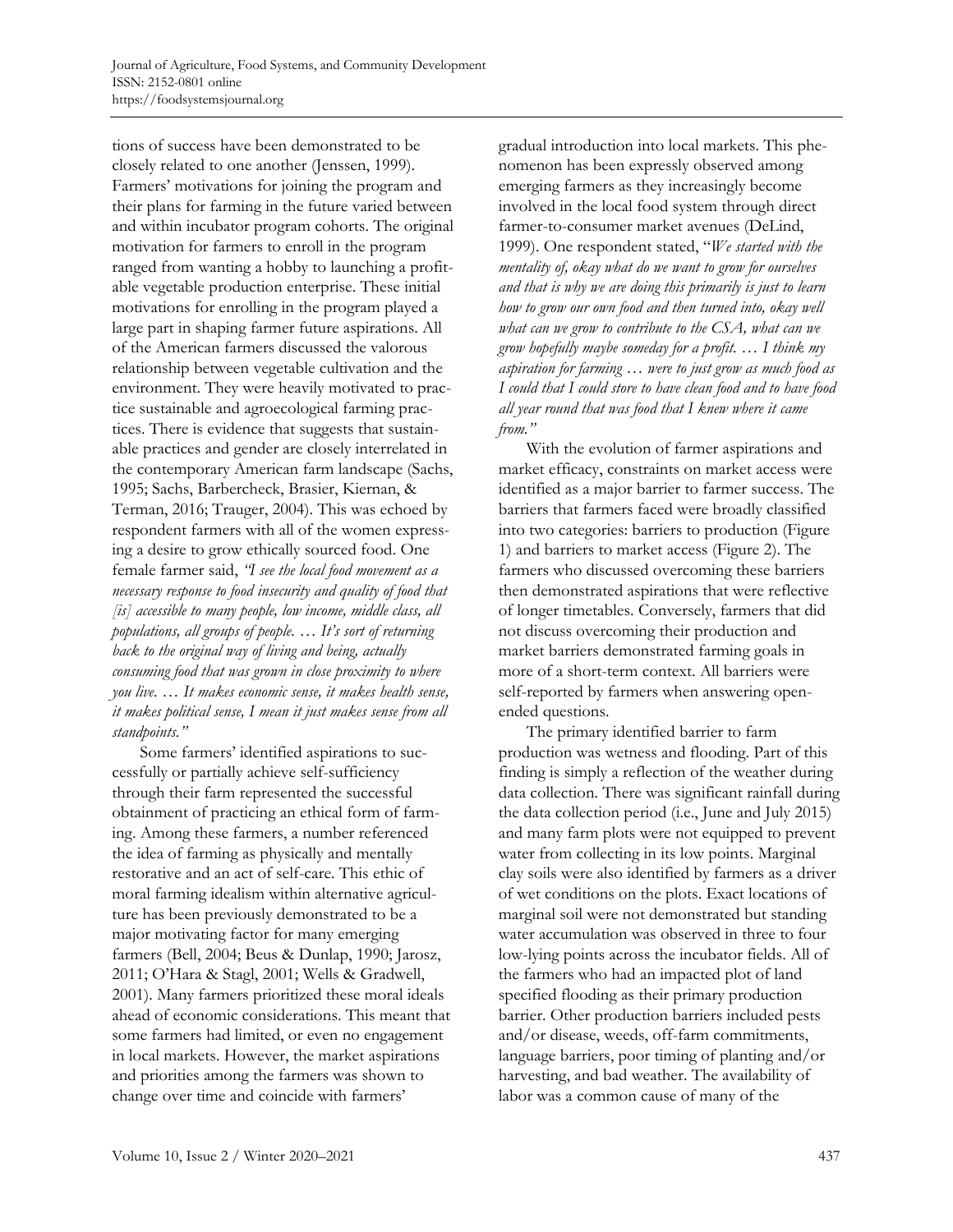production barriers. Many farmers had limited availability to work on the farm due to other employment or volunteer commitments. Other farmers lived too far from the farms' rural location and





Source: Scott (2016).

Figure 2. Farmer-Identified Selling Barriers



Source: Scott (2016).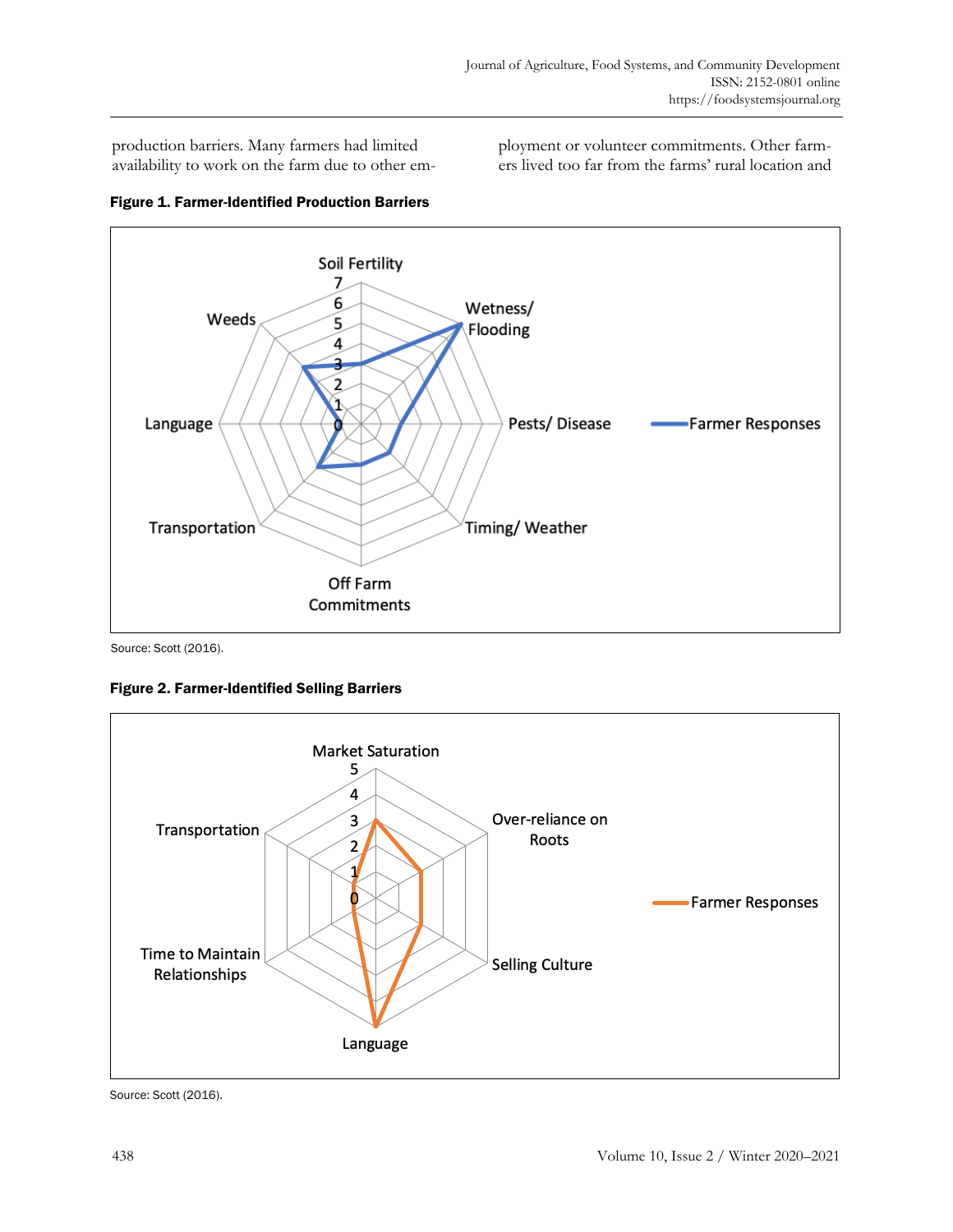did not have access to a vehicle regularly. As a result of the distance, many farmers car-pooled to the incubator location to work on their farm. Sharing transportation occasionally puts constraints on times when the farmers were available to work. This meant that some time-sensitive tasks, like working to drain the fields after an extended rainfall, were not completed quickly enough.

The farmers also faced significant barriers to selling their products. In many cases, the selling barriers seemed to be proxy for the limitations for long-term success of the individual farms. While language was only explicitly indicated as a production barrier by one respondent, language was identified by many farmers as the primary selling barrier. Language as an obstacle for selling products was perhaps best exemplified by one respondent: "*Due to [the] language problem, I don't know if I would be able to do it [sell products] because I don't know who wants what and I don't even know the names [of vegetables]. I can grow what they [the incubator program staff] provide me. I can do farming and I can grow plants but I don't know if I will be able to sell them.*" The language barrier was exclusively mentioned among immigrant farmers.

In addition to the language constraint, we can see demonstrated in Figure 2 that multiple farmers also indicated market saturation, the lack of a selling culture, and an over-reliance on the project staff as barriers to selling their products. The selfawareness demonstrated by the farmers in identifying these barriers is simultaneously encouraging and discouraging for the establishment of future autonomous entrepreneurial farms. The reflexivity demonstrated by farmers to acknowledge areas in which they need to improve to achieve financial autonomy is encouraging. However, as one farmer stated, "*Ultimately, Roots is great, they do a lot of it [marketing and selling products], to the point that you don't have to hardly do anything to market it yourself. You just have to grow it and talk to [Roots staff]. Which is a plus and a minus. In terms of not necessarily understanding how to go about it on your own.*" This respondent highlights the crux of the problem for the long-term entrepreneurial success of farmers once they graduate from the incubator program. While most farmers would not have been able to sell any products without the support of the program, many farmers

chose not to pursue other selling avenues outside of the CSA. It is unclear whether other selling avenues even existed at all for farmers, or if farmers had any desire to pursue CSA alternatives, alternative market channels rather than CSA (like restaurant sales or farmers markets), or other CSA organizations.

Specific to entrepreneurial ambitions, three farmers indicated that simply selling all of their products constituted success in the program. Immigrant farmers noted that selling their products was not consistent with their cultural values as it relates to sharing food within their community, where food is freely shared between households without any expectation of reciprocation. The barriers to both selling and cultivating played unique roles in shaping self-identified farmer success. The definitions of success included achieving food selfsufficiency, achieving farm profitably, transitioning to farming as a career, making time for recreation, and farming to learn about cultivation. These ambitions speak to the reality that many farmers do not think that entrepreneurial success is obtainable, and perhaps more significantly, many farmers possess no or very little desire to achieve entrepreneurial success through farming.

# *Networking Activities*

Farmers built and maintained networks through interacting with other farmers, attending conferences, and seeking the council of Roots staff. One farmer indicated time as a constraint in forming interpersonal farm interactions, leading to a barrier to selling farm products. Farmers spent between 0 and 15 hours a week networking. Networking strategies included attending conferences, potluck dinners, and farmers markets to meet local food system actors. Most indicated that a maximum of two hours a week were dedicated specifically to networking. While the time spent networking and the specific strategies did not seem to have an impact on the size of networks, there was an indication that networking activities did have an impact on advice network composition. If a farmer identified a strategy for networking, regardless of time, their advice networks extended beyond the incubator program staff. Conversely, if no strategy was identified, advice networks did not extend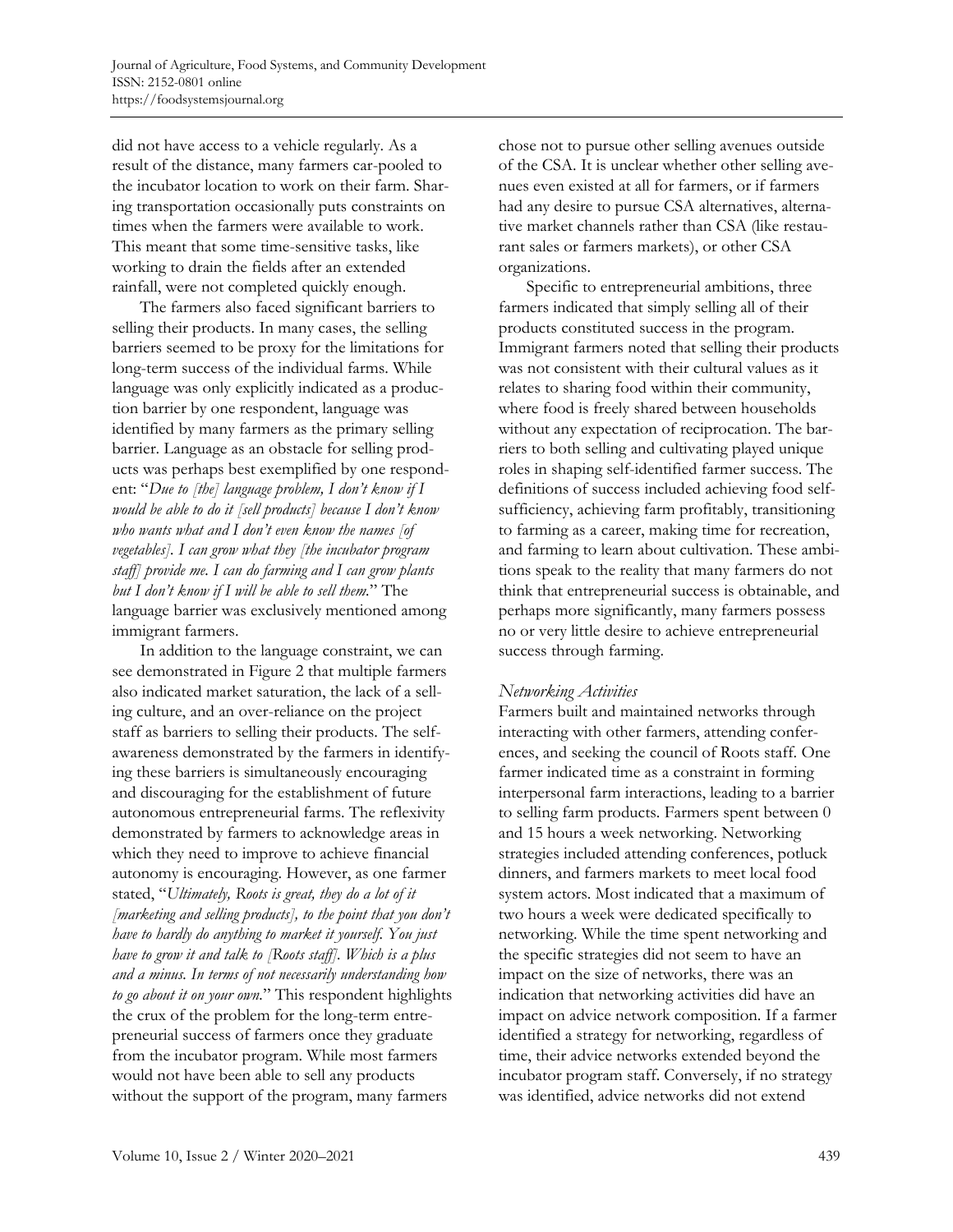beyond the incubator program staff. It is unclear whether the act of networking, or the reflexivity demonstrated by having a networking strategy, was causally related to the size of the farmers' advice networks.

## *Advice Networks*

Advice networks mapped who respondents indicated they reach out to when marketing and selling their products. Farmer advice networks ranged in size from 2 to 16 individuals. Quantitative advice network characteristics can be seen below in Table 2. In total, the average advice network density was 0.74. The average size was 4.73 people. Tie strength for all 3 measures (ego, total, and alter) was slightly above 2 (2.23, 2.18, and 2.09), indicating that professional associations dominated the advice networks. The average alter degree was 2.10, meaning that the average advice network alter knew a little more than 2 other members of the network. The effective size of networks ranged from 1 to 9.44 with an average of 2.63, representing networks with a small amount of diversity (1) and networks with a high amount of diversity  $(9.44)$ .

From the examination of farmer advice networks, two classifications of networks emerge with one group having a density of 1 and another group with a density of less than 1. Network

density is a statistic that identifies the amount in which network alters know the other alters within the network (Giannella & Fischer, 2016; Marsden, 2002). In the formula seen below *D* represents density, *N* represents the number of nodes within a network,  $\lambda$  represents ties within a network, and  $N(N-\lambda)/2$  represents all of the possible ties within a network.

$$
D = \frac{1}{N(N-1)/2} \tag{1}
$$

The density of one means that the networks have an effective size of 1.00, the highest possible value for the statistic. Effective size is a statistic that represents the diversity of information sources within a given network. The measure indicates the amount of redundancy among the alters in a network (Burt, 1995). The statistic is calculated by subtracting the average alter degree from the total number of alters (network size) (Borgatti, Everett, & Johnson, 2013).

All 5 advice networks with a density of 1 exclusively consisted of the incubator program staff. Figure 3 provides the sociogram representation of this most common advice network. These networks, therefore, shared a commonality in the strength of the relationship (professional association), the length of time the alter has known the farmer (the amount of time the farmer has been

|         |         |                | Ego average tie<br>strength | <b>Total network</b><br>average tie strength | Alter average tie<br>strength | Average alter<br>density |                       |
|---------|---------|----------------|-----------------------------|----------------------------------------------|-------------------------------|--------------------------|-----------------------|
| Farmer  | Density | <b>Size</b>    | $(E-ATS)$                   | $(T-ATS)$                                    | $(A-ATS)$                     | (AAD)                    | <b>Effective size</b> |
| 1       | 0.17    | 4              | 2.25                        | 2.20                                         | 2.00                          | 0.50                     | 3.50                  |
| 2       | 0.52    | 7              | 2.71                        | 2.44                                         | 2.27                          | 3.14                     | 3.86                  |
| 3       | 1.00    | $\overline{2}$ | 2.00                        | 2.00                                         | 2.00                          | 1.00                     | 1.00                  |
| 4       | 1.00    | $\overline{2}$ | 2.00                        | 2.00                                         | 2.00                          | 1.00                     | 1.00                  |
| 5       | 0.43    | 16             | 2.22                        | 2.04                                         | 2.02                          | 6.56                     | 9.44                  |
| 6       | 0.89    | 8              | 2.22                        | 2.03                                         | 2.00                          | 5.37                     | 2.63                  |
| 7       | 1.00    | $\overline{2}$ | 2.00                        | 2.00                                         | 2.00                          | 1.00                     | 1.00                  |
| 8       | 0.17    | 4              | 2.50                        | 2.40                                         | 2.00                          | 0.50                     | 3.50                  |
| 9       | 1.00    | $\overline{2}$ | 2.00                        | 2.00                                         | 2.00                          | 1.00                     | 1.00                  |
| 10      | 1.00    | 3              | 2.33                        | 2.50                                         | 2.67                          | 2.00                     | 1.00                  |
| 11      | 1.00    | $\overline{2}$ | 2.50                        | 2.33                                         | 2.00                          | 1.00                     | 1.00                  |
| Average | 0.74    | 4.73           | 2.23                        | 2.18                                         | 2.09                          | 2.10                     | 2.63                  |

|  | <b>Table 2. Advice Network Statistics</b> |
|--|-------------------------------------------|
|  |                                           |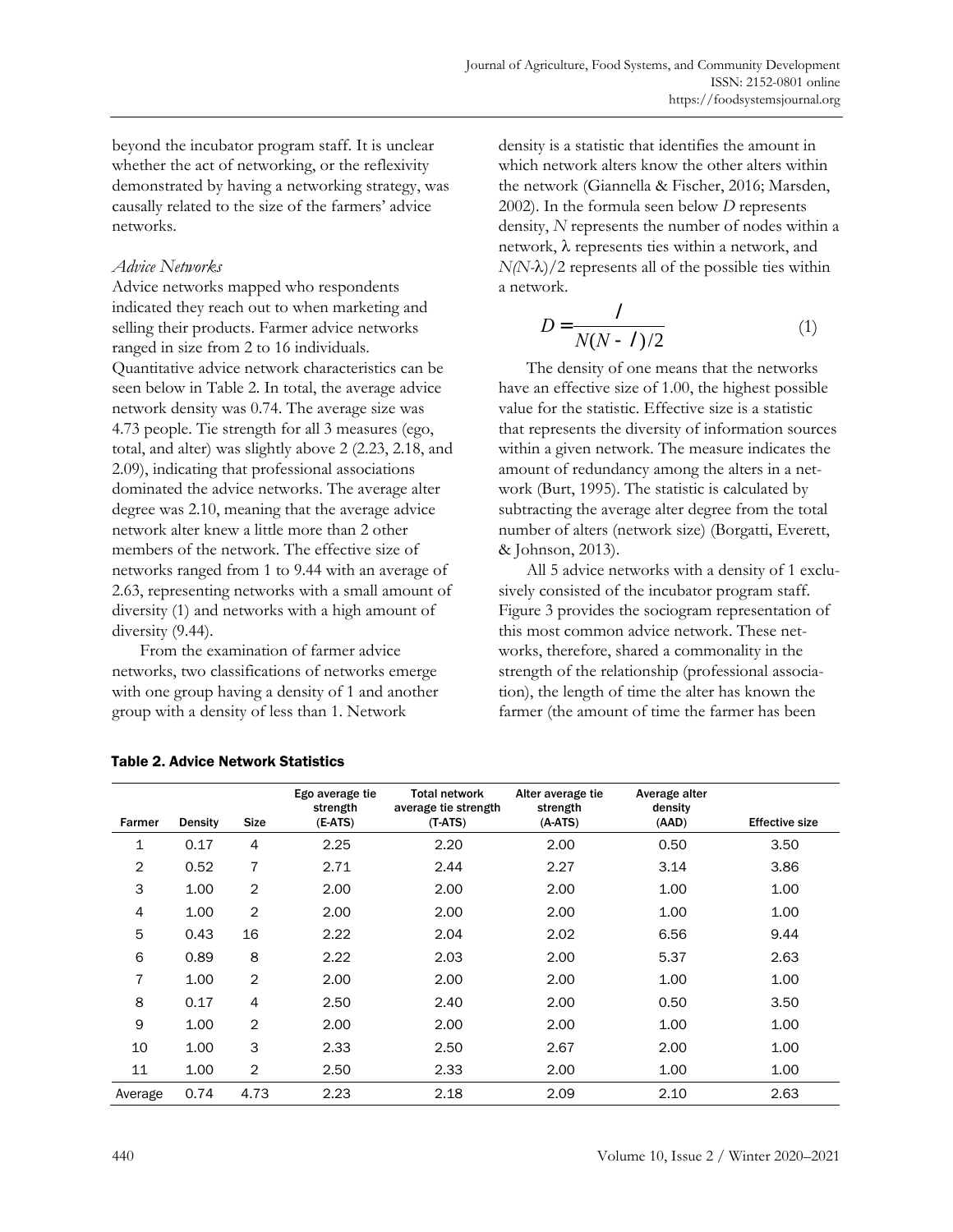



Source: Scott (2016).



#### Figure 4. Diverse Farmer Advice Network (Made Up of All Four Types of Ties)

Source: Scott (2016).

involved in the incubator program), and are racially and nationally homogenous (white Americans). All of these farmers with limited networks were immigrants. In contrast, 5 farmer advice networks demonstrated a lower density and more variation in overall size, alter types, and tie characteristics. These networks ranged in size from 4 to 16 with densities between 0.17 and 0.89. The average tie strength was higher among these networks in all three classifications (ego, alter, and total tie strength). Average alter degree ranged from 0.50 to 6.56 and network effective size ranged from 2.63 to 9.44. The classification of these two types of advice networks can be summarized by saying that the

were mostly minority females. In contrast, the more expansive networks were mostly comprised of white older male farmers with less time in the incubator program and smaller households. An exemplar of a more diverse advice network can be seen below in Figure 4.

non-immigrant farmer advice networks were less dense, larger, consisted of stronger ties, were more diverse (in all alter characteristics besides gender), and had less tie redundancy (due to higher effective sizes) than the comparable immigrant advice networks that consisted exclusively of incubator program staff members. Comparing all 11 farmers, the differences between the farmers with more expansive advice networks and farmers with more limited advice networks provide a stark contrast that enables comparative analysis between them. Farmers with a more limited network were younger (average age of 37.8 compared to 51.2), involved in the program for longer (2.2 years compared to 1.7 years), had larger household sizes (average of 7.6 compared to 3.7), and

Farmers were asked what the hypothetical ideal advice network would look like. The ideal advice network characteristics of possible alters consisted of predominantly professional associations. These roles included a local chamber of commerce representative, restaurateurs, community members, farmers market managers, wholesalers, farmers, customers, and members of food cooperatives.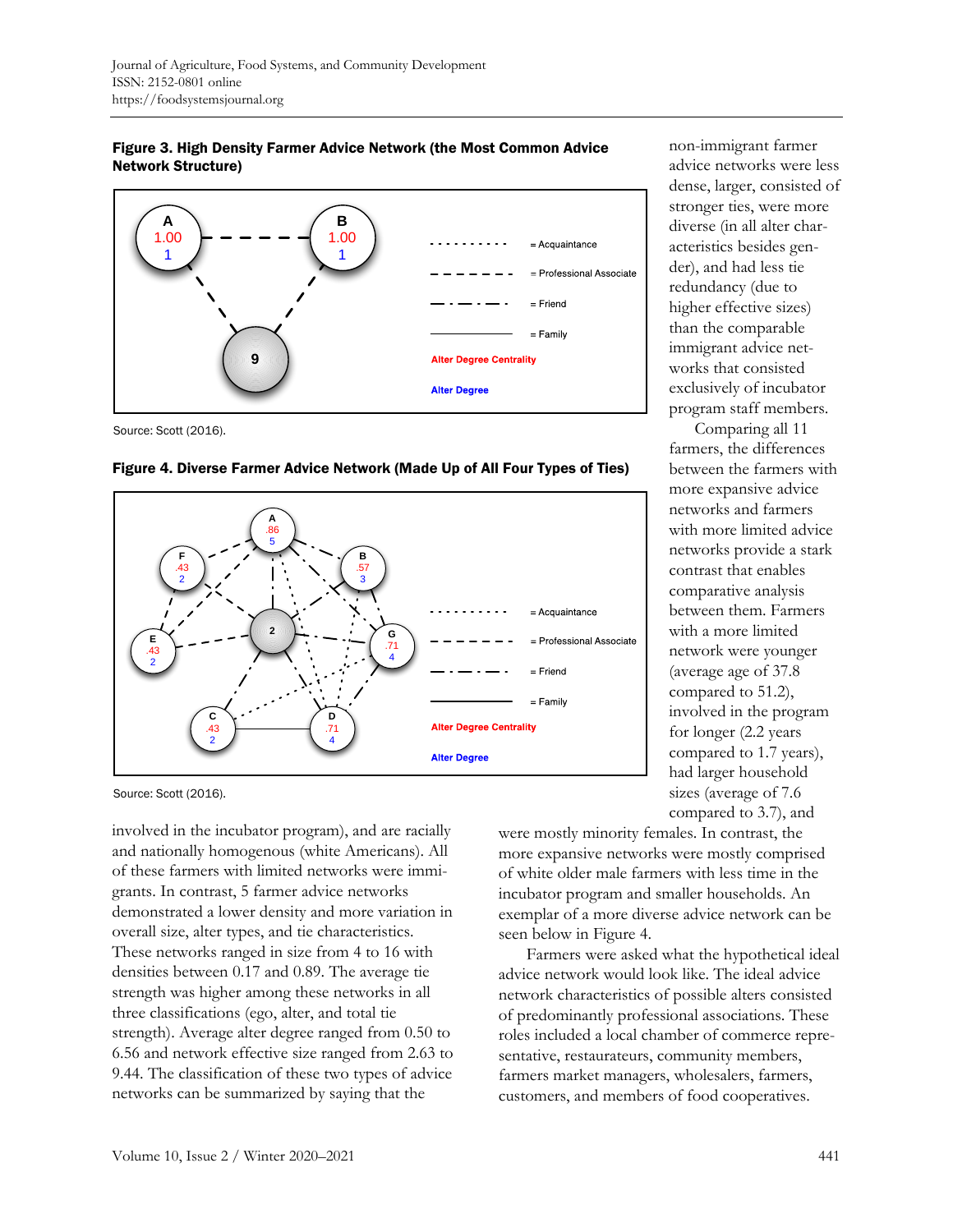Farmers indicated that the ideal advice network would include many social and economic connections with the wider local food economy outside of the farm.

# *Support Networks*

Support networks mapped who respondents indicated they celebrate marketing and selling milestones with. Farmer support networks were found to be more diverse in their composition and larger than the advice networks. The average density was similar to advice networks with a value of 0.75, as shown in Table 3.

Support network size ranged from 3 to 32 with an average of 13.36. Tie strength for all measures (ego, total, and alter) is greater than that of the advice networks (3.27, 3.19, and 3.02). The higher tie strength is reflective of increased familial and friendly interpersonal relationships. Average alter degree of 10.25 demonstrates the interconnectedness of support alters. An effective size of 3.20 is higher than that of the advice networks but not nearly to the amount that is commensurate with the increase in overall network size. This indicates a relatively high amount of redundancy within the support networks. These trends can be observed in Table 3. An exemplar support network can be seen in Figure 5.

Social support is considered as a key element

of entrepreneurial success (Swedberg, 2000; Witt, 2004). Support networks measured the number of individuals that a farmer listed as people they celebrate farming milestones with. Support networks demonstrated a high amount of homophily, meaning alters were found to be more racially homogenous and more reflective of the farmer respondent's racial make-up. Many networks were very large, as seen in Figure 5. Larger networks belonged primarily to immigrant farmers while farmers that have engaged in the local food economy before their involvement indicated smaller networks. Immigrant farmer support networks were mostly made up of family ties. Non-immigrant farmers were more likely to indicate professional and friendly ties within their support network.

# *Network Costs and Benefits*

Both networks demonstrate a distinct set of costs and benefits. Support networks offered respondents with enhanced emotional and physical endurance. Many farmers rely on members of their support network to help them on the farm during particularly busy times. No farmer indicated a substantial cost that is derived from support networks. However, some immigrant farmers discussed a form of altruism as their role in this network, meaning that they felt culturally obligated to share the food they produced across their support

| Farmer  | Density | <b>Size</b> | Ego average tie<br>strength<br>$(E-ATS)$ | Total network<br>average tie strength<br>$(T-ATS)$ | Alter average tie<br>strength<br>$(A-ATS)$ | Average alter density<br>(AAD) | <b>Effective size</b> |
|---------|---------|-------------|------------------------------------------|----------------------------------------------------|--------------------------------------------|--------------------------------|-----------------------|
| 1       | 0.30    | 5           | 2.60                                     | 2.13                                               | 1.33                                       | 2.20                           | 3.80                  |
| 2       | 0.52    | 19          | 3.63                                     | 3.88                                               | 3.54                                       | 9.47                           | 9.53                  |
| 3       | 1       | 21          | 3.05                                     | 3.00                                               | 3.00                                       | 20.00                          | 1.00                  |
| 4       | 1       | 26          | 4.00                                     | 4.00                                               | 4.00                                       | 25.00                          | 1.00                  |
| 5       | 0.60    | 5           | 3.00                                     | 2.82                                               | 2.67                                       | 2.40                           | 2.60                  |
| 6       | 0.62    | 15          | 3.27                                     | 2.74                                               | 2.84                                       | 8.67                           | 6.33                  |
| 7       | 0.60    | 5           | 3.40                                     | 3.55                                               | 3.17                                       | 2.40                           | 2.60                  |
| 8       | 0.71    | 8           | 3.25                                     | 3.36                                               | 3.45                                       | 5.00                           | 3.00                  |
| 9       | 1       | 8           | 3.50                                     | 3.19                                               | 3.11                                       | 7.00                           | 1.00                  |
| 10      | 1       | 3           | 2.33                                     | 2.50                                               | 2.67                                       | 2.00                           | 1.00                  |
| 11      | 0.92    | 32          | 3.91                                     | 3.94                                               | 3.94                                       | 28.62                          | 3.38                  |
| Average | 0.75    | 13.36       | 3.27                                     | 3.19                                               | 3.02                                       | 10.25                          | 3.20                  |

### Table 3. Support Network Statistics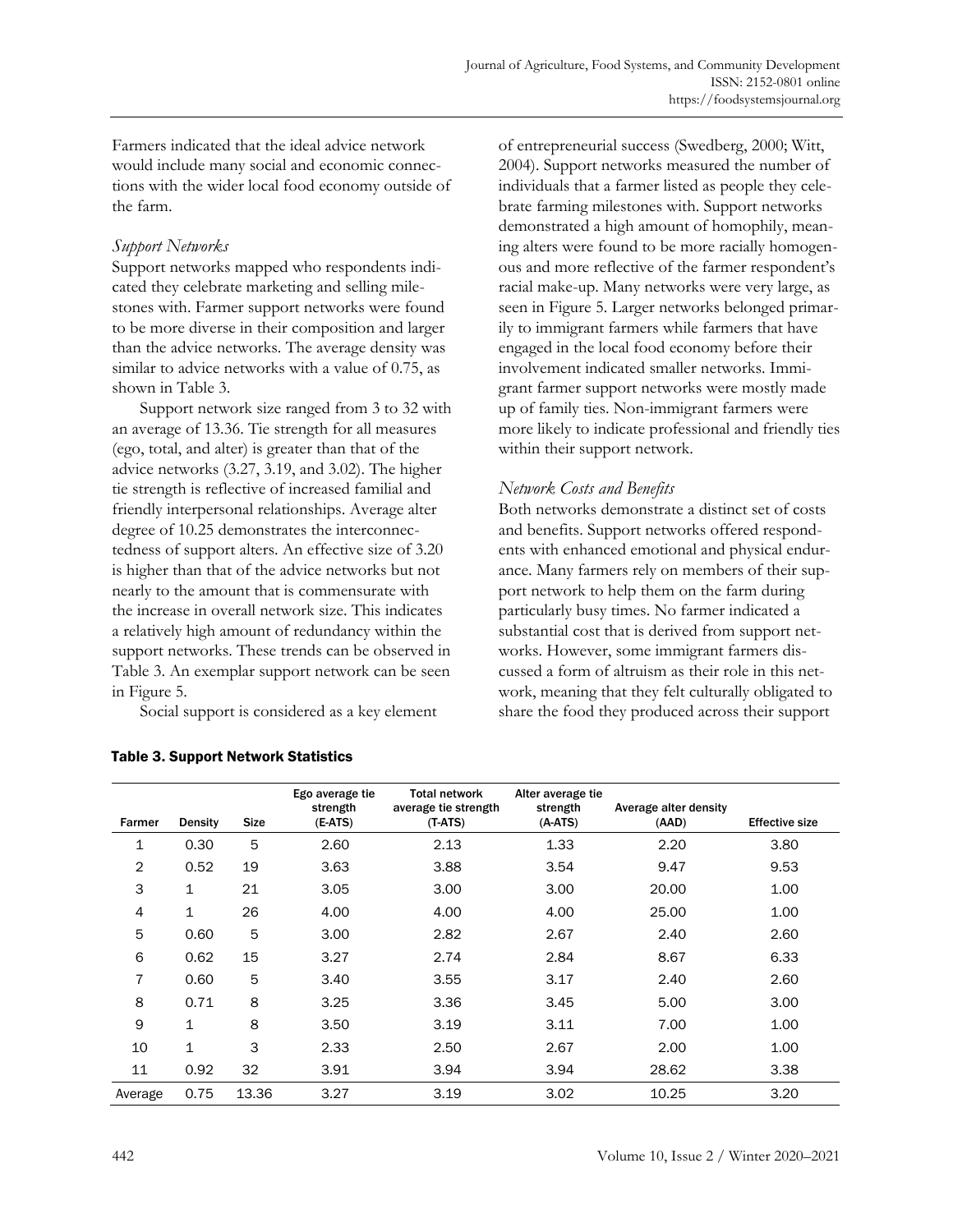Journal of Agriculture, Food Systems, and Community Development ISSN: 2152-0801 online https://foodsystemsjournal.org

#### Figure 5. Farmer's Support Network

Displayed is an extensive support network structure with a large number of ties relative to other farmer support networks.



Source: Scott (2016).

network. This was not discussed as a negative practice by farmers, but the food provided was not reciprocated financially.

Advice networks were largely bereft of financial costs to farmers. One farmer did mention the 20% that the incubator program takes from market sales as a potential cost. Although, the fee was widely considered by the farmers to be a necessary cost to ensure the program's financial sustainability. Most farmers indicated that the main cost of building and maintaining their advice network was time and effort. The primary benefit derived from the advice networks was enhanced farming and marketing knowledge. This benefit did directly address the farming and selling barriers that farmers had previously identified.

As one farmer stated, "*The main benefits for me this year is my skill that I learn. And the second is the money that I make and the third is the food I am enjoying.*" With this short statement, the farmer discusses the three main benefits that the advice networks

provided: food for consumption, money from product sales, and enhanced farming skills. Farmers sold between 50% and 100% of the products they cultivated, with an average of 77.42%. All but one farmer indicated they consume or give-away between 5% and 40%, with an average of 22.58% of products being consumed or gifted by the farmer and their household. The incubator program affords access to the advice networks that farmers need to begin a successful entrepreneurial business. One farmer stated about the skills they obtain from the incubator program staff and other advice network members, "*How to farm, how to not [farm], what works, what doesn't. How to find information. … Pricing, what the market [is], yeah all that stuff. Presentation, legal issues, I mean there is certainly a lot of food safety issues. I mean just generally, general information about the industry [local food system] standards.*"

These direct network benefits lead to enhanced market access by farmers and situate their nascent farms within the local food economy. Improved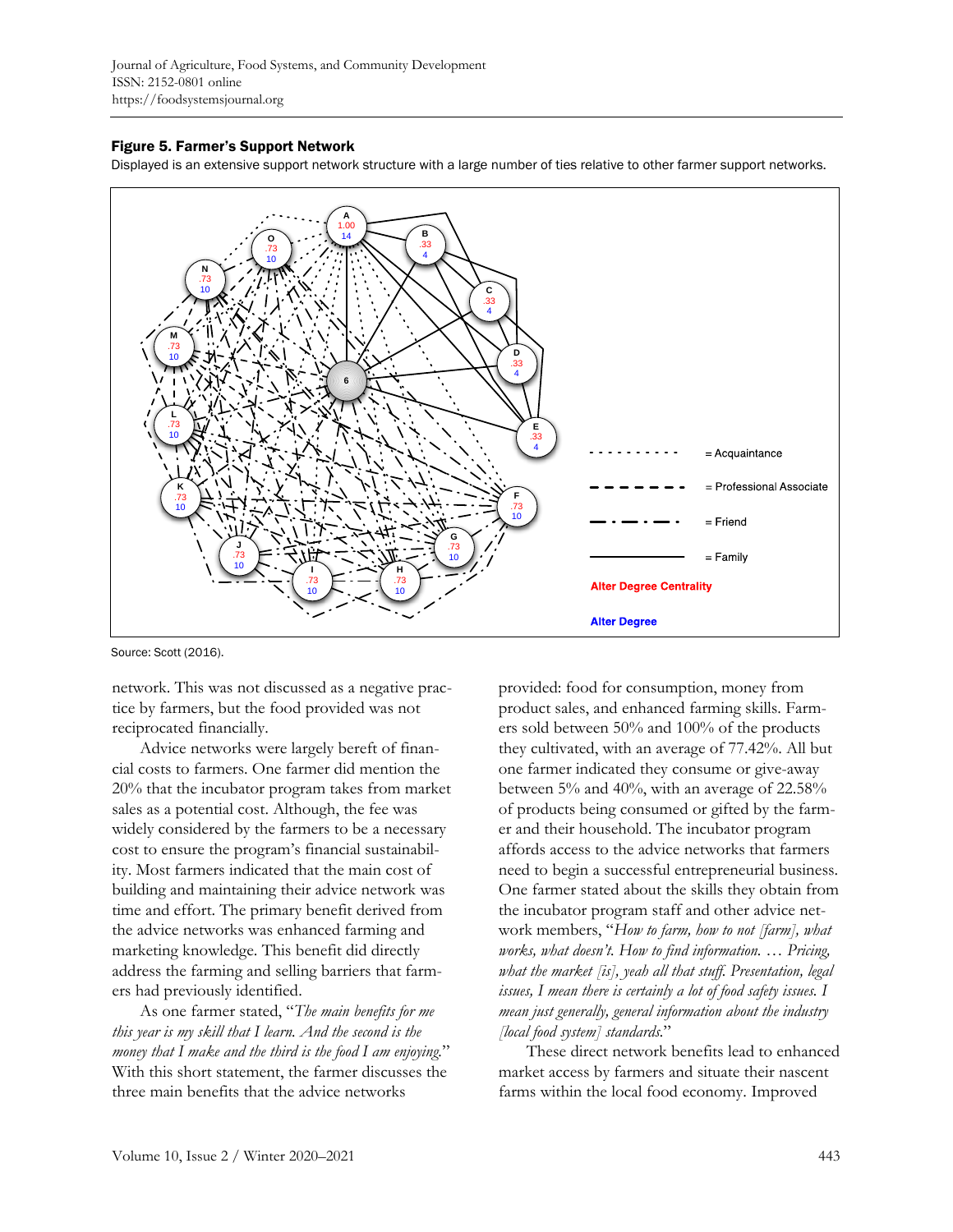self-efficacy after engaging with advice network member(s) was observed. One farmer stated, "*I mean, we were not farmers when we started [the incubator program]. Now I'll say, yeah I'm a farmer.*" However, this enhanced sense of farming ability and identity did not automatically translate into farmers' indicating plans to make the farm financially viable in the long-term. Only two farmers indicated plans to continue farming with the vision of establishing an autonomous farm business.

Farmer ambitions for a long-term entrepreneurial farm operation demonstrated a similar dichotomous theme to that of the advice network composition. Immigrant farmers indicated barriers to establishing more diverse and enriching advice networks, as discussed earlier, due to substantial language barriers. "*If I spoke English I would do better than this. I would talk to them [customers and advice-givers] but these days I cannot understand so I [don't] know the names of the vegetables that I plant now.*" This farmer provides one example of how the language barrier creates an asymmetrical perception of success between immigrant and non-immigrant emerging farmers. While immigrant farmers demonstrated low levels of entrepreneurial self-efficacy, many non-immigrant farmers indicated that they felt they could, if they wanted to, pursue a financially successful farm. When asked about the ability of other emerging farmers, respondents indicated they believed that others had sufficient market access, seemed happy, and are or will be able to successfully sell all of their products. Despite many farmers' negative perceptions of their own ability to practice market-oriented agriculture, it is important to note that they considered the other emerging farmers to be successful.

### **Discussion**

Despite being in the program longer, the younger minority female farmers had more limited advice networks compared to other farmers. This disparity was evident in the density and effective size of their advice networks. The average increase in density for the network that extends beyond the incubator staff was 0.40. The more expansive networks had an average of 5 more alters, mostly professional ties. The increase in network size and the decrease in network density for the more

expansive advice networks led to an increase in effective size (on average 3.41 larger). This is a sign that there is less redundancy, and therefore more diversity in the type of advice they receive. The novelty of the advice is consistent with the strength of weak ties theory, which posits that it is advantageous for the network ego to have social ties with more socially distinct alters (Granovetter, 1973). The theory is exemplified within this case study because the more expansive networks have less redundancy of advice and exhibit more advantageous indicators of market access. This improved market access then coincides with greater entrepreneurial efficacy among farmers.

Advice networks within this case study observed gender, linguistic, and nationality disparities. Other studies have additionally documented gender disparities in market access among women entrepreneurs (Greene, Brush, & Gatewood, 2007; Schwartz, 1976). A lack of economically enriching social ties has been documented as one of the major barriers to success for entrepreneurial women across many economic sectors (Fairlie & Robb, 2009; Minniti, 2009). When an entrepreneur's social connections do not include individuals who either have access to capital, or do not have relationships with others that have access to capital, their access to start-up capital is constrained and their long-term success often suffers (Fairlie & Robb, 2009; Kodithuwakku & Rosa, 2002). Women farmers face a unique set of challenges and opportunities when they decide to become farmers (Chiappe & Flora, 1998; Liepins, 1998). Often the act of farming is an expression of gendered relationships between the farmer and the land in which they cultivate (Brasier, Sachs, Kiernan, Trauger, & Barbercheck, 2014; Sachs, 1995; Trauger, 2004). Women farmers have been demonstrated to have social networks that are more reflective of socioeconomic and environmental justice, as opposed to profit maximization (Sachs et al., 2016; Trauger, 2005). Women and their social connections have been found to be the backbone of CSAs and local food movements in the United States (Allen & Sachs, 2007; Wells & Gradwell, 2001).

Given that time and effort is an identified cost of advice networks, it is therefore an area in which policy and programs can aid in saving farmers time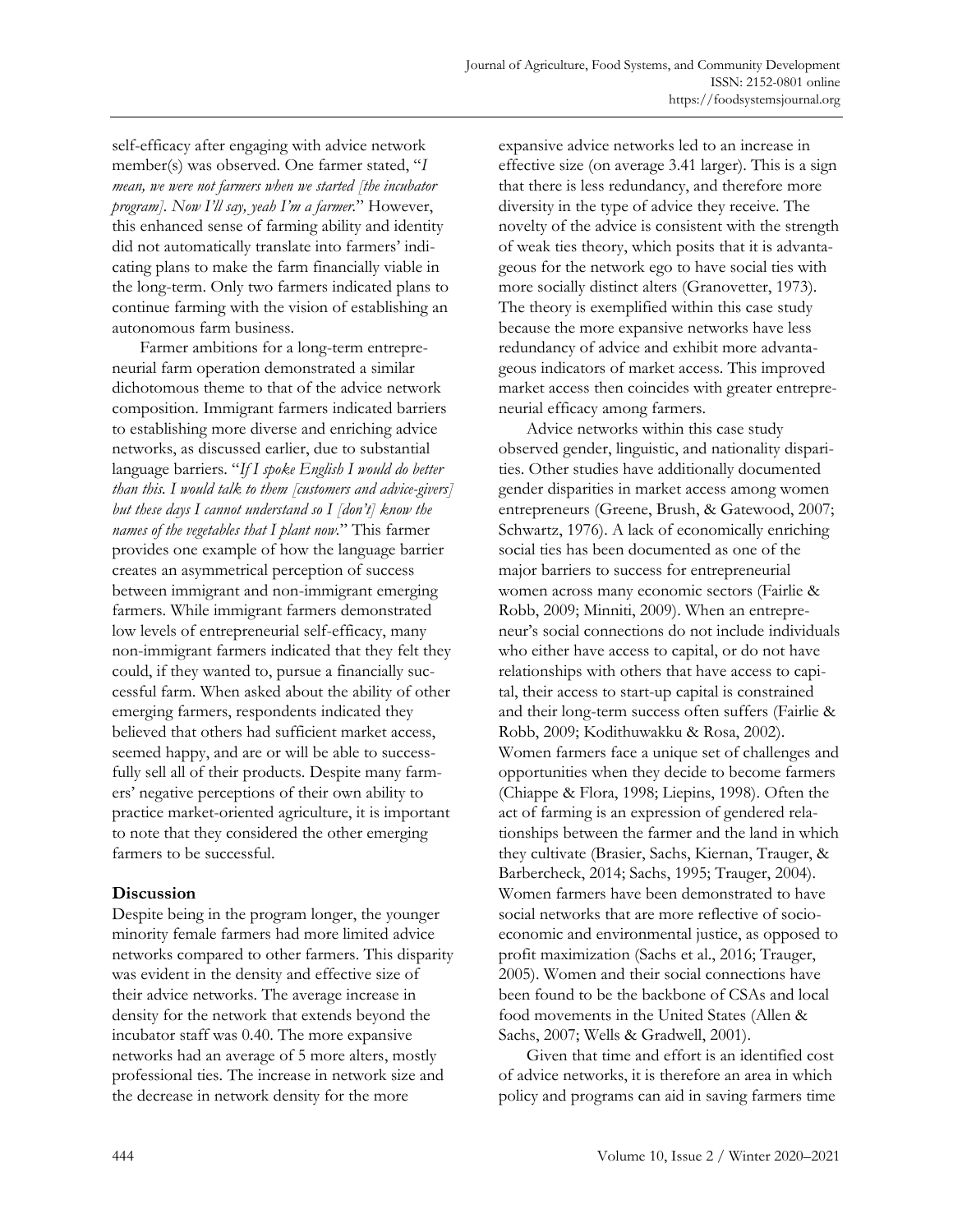as they strive to efficiently labor on their farms and cultivate social networks. Examples of these types of initiative programs, which can help reduce gender disparities in sustainable agriculture, are evident in the Pennsylvania Women's Agricultural Network which has achieved a good deal of success. The network "supports women in agriculture by providing positive learning environments, networking, and empowering opportunities" (The Pennsylvania State University, n.d.). These kinds of initiative programs are good examples of bringing together elements of human and social capital to enhance emerging farmers' networks (Trauger, 2005).

The advice network disparity in many ways mirrors an overall American societal socioeconomic inequity that is faced by minorities in the food system (Alkon & Agyeman, 2011; Flora, Emery, Thompson, Prado-Meza, & Flora, 2012; Morland & Wing, 2007). Network disparities also mirror wider inequities that lead to the socioeconomic isolation and increased health vulnerability among immigrant and refugee populations (Fennelly, 2004; Morris, Popper, Rodwell, Brodine, & Brouwer, 2009). Immigrant famers were shown to have more limited advice networks when compared to non-immigrant farmers. This distinction held true for both immigrant farmers that spoke English and for the immigrant farmers that did not speak English. While the reasons for the constraints among the non–English speaking farmers were explicitly stated, the reason for limited advice networks among English-speaking immigrant farmers was less obvious. Language as a barrier was the mechanism that limited refugee farmers from expanding their advice networks beyond the incubator program staff. This was consistent with the wider selling barriers identified by farmers as they most commonly stated language as the primary barrier. Similarly, two other identified selling barriers, an over-reliance on Roots program staff to market products and an aversion to a selling culture, offer insights into why English-speaking immigrants also have limited advice networks. These selling barriers are consistent with previous scholarship focusing on incubator farm programs and immigrant and refugee populations (Hightower et al., 2013; Ostrom et al., 2010; Panopoulos, 2013).

Language as a barrier did not appear to adversely influence the production of farm crops. Instead, the primary production challenges faced by farmers had more to do with the environment and natural conditions. Throughout the interview time periods, there were concerns about flooding and poor drainage. This speaks to the effectiveness of the interpersonal programming that facilitated largely successful crop production by emerging farmers and also highlights the environmental challenges that many farmers face.

In addition to praising the incubator program for increasing their cultivation skills, farmers also indicated the program's market outlets as a highly desirable program outcome. The primary identified advice network benefits could also be seen as synonymous with the perceived incubator program benefits for farmers. The benefits broadly fall into three classifications:

(1) **Healthy and affordable food for consumption among farmer households.** Many farmers indicate that the food which they produced played an important role in their household's food security status. Other farmers discussed the products as being supplementary in their seasonal diets and helped them to achieve a healthier lifestyle. Immigrant and non-immigrant farmers alike indicated that they use the produce as gifts to friends, family, and community members as a way to spread goodwill and healthy food.

(2) **Many of the farmers indicated that their farming skills had been greatly improved through their involvement in the program.** Prideful accounts about new planting techniques, the use of new farm tools, and other farming skills were common throughout the interviews. Many farmers discussed the personal satisfaction they and their households received by being involved in agriculture. This satisfaction also tied into intergenerational agricultural heritage when farmers indicated they felt it was a way to connect with their elder family members or involve their children with the farm. Refugees discussed their participation as a way to maintain their cultural ties with agriculture and the environment in a way that was previously not possible.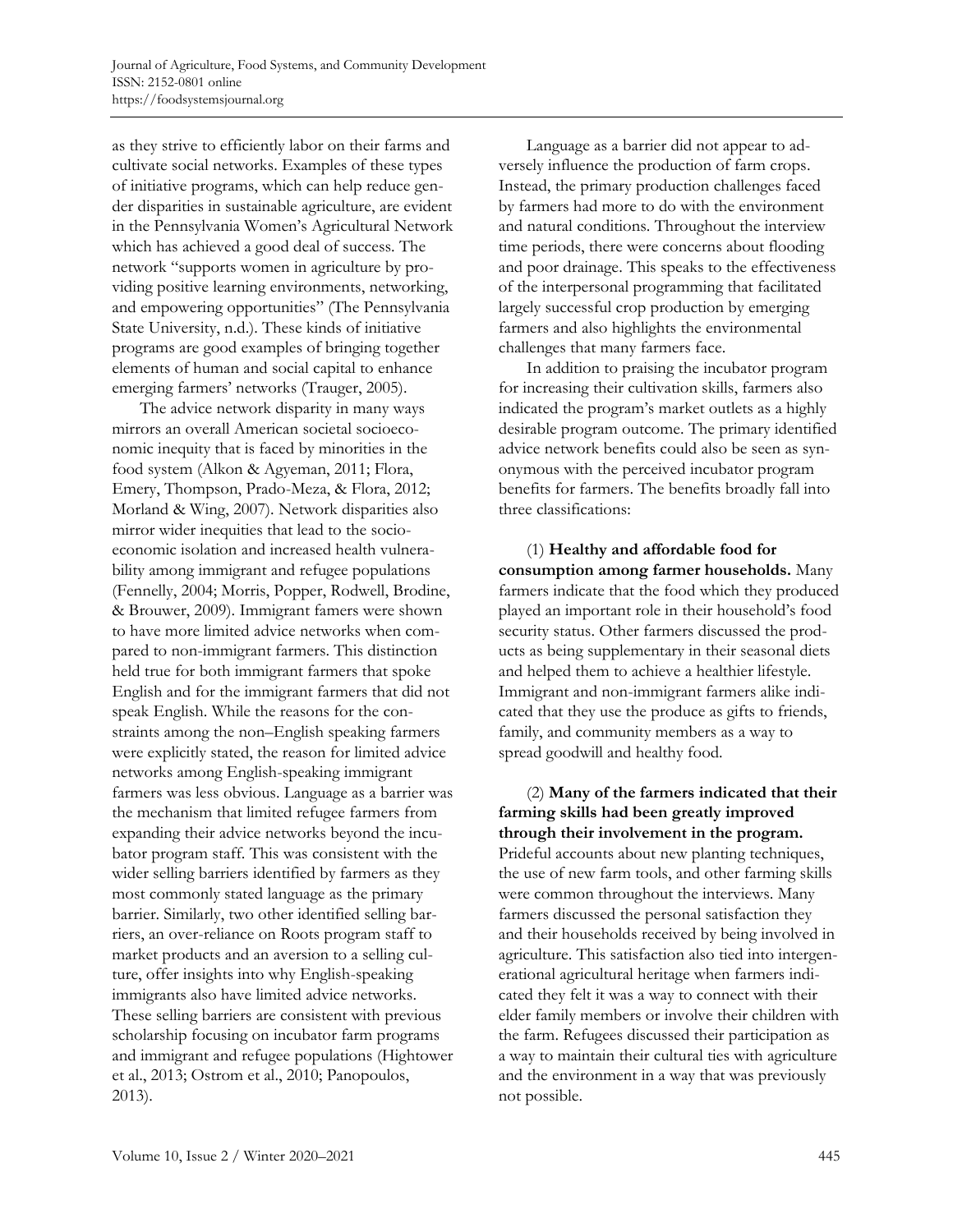(3) **Many farmers discussed the incubator program as economically empowering.** Lowerincome farmers highlighted the usefulness of the money and market opportunities that they receive from CSA and farm stand sales. Farmers of all income levels reacted positively when queried about sales, citing the funds as useful in increasing supplementary income for their households. It is here that the incubator program encounters a double-edged sword in their marketing endeavors.

While the CSA and other market opportunities make it possible for farmers to financially benefit from their labor, some farmers, both immigrant and non-immigrant, indicated that they were not engaged in advice networks and market relations because the program staff (the CSA program) did it for them. This dynamic is further complicated when examining the role that the established program market avenues play among immigrant and refugee farmers. All of the farmers indicated that they were engaged in the CSA. Some immigrant farmers discussed being reluctant to sell their products within their community because they had a tradition of freely giving food amongst their friends, family, and community members. The most common and most heavily emphasized barrier for market access was language. The effects of this barrier manifest itself within immigrant farmer advice networks. The lack of key non-program professional associations that provide advice about market opportunities means that the long-term entrepreneurial efficacy of immigrant farmers is, ultimately, very low. The program's CSA offers farmers immediate short-term benefits: money from sales and the experience of participating in the market opportunity. Farmers are able to advance their skills in growing, processing, and packaging their products for sale. The program's CSA provides a critical return on investment for the time and effort that farmers put into their plot. At the same time, farmers are not gaining experience in recruiting and retaining CSA members or finding their own market opportunities. The Lansing Roots mission is to help reduce the barriers that farmers face in becoming successful farm enterprises (Greater Lansing Food Bank, n.d.). This study provides mixed evidence regarding the

fulfillment of this mission in that the program endows farmers with a wealth of production knowledge and yet there appears to be missing elements of the incubator program curriculum that enhance farmer skills when accessing local markets. This limitation is not unique to Lansing Roots, with many incubator farms experiencing difficulties due to language and cultural differences in balancing fiscal rewards with the facilitation of farmer networks for sustainable market access (Panopoulos, 2013). Language and cultural barriers are often cited as the primary barrier to economic self-sufficiency among refugee populations (Halpern, 2008). Limited access to advice networks by the farmers in this study demonstrates the need for incubator programs to facilitate the creation and maintenance of networking opportunities and to integrate them into their programming.

Other scholars have noted the hegemonic paradigm of privileged exclusiveness (whiteness) against minorities in the local food systems of the contemporary American Midwest (Calo, 2020; Flora et al., 2012). It is recommended that increased critical social science research be conducted with a focus on minority and refugee farmers as nascent entrepreneurs. It is also recommended that increased attention be focused on providing refugee populations with language services to assist them in forging the types of social and economic relationships that will enable them to have successful autonomous and profitable farm ventures in the future. Successful programs such as the Refugee Agricultural Partnership Program (U.S. Department of Health & Human Services, 2012) can be looked to as an example of programs with such a focus. It is additionally recommended to expand such programs to assist incubator farms in effectively achieving their aims regarding refugee farmers and successful agricultural entrepreneurship. Other incubator programs have had success in advancing immigrant and refugee farmers market capabilities by pursuing farmer-to-farmer education, mentoring, and demonstration farming (Ostrom et al., 2010; Rhodes & Joseph, 2004).

While network redundancy is not a positive sign within advice networks, the same cannot be said regarding entrepreneurial support networks (Dubini & Aldrich, 1991), especially among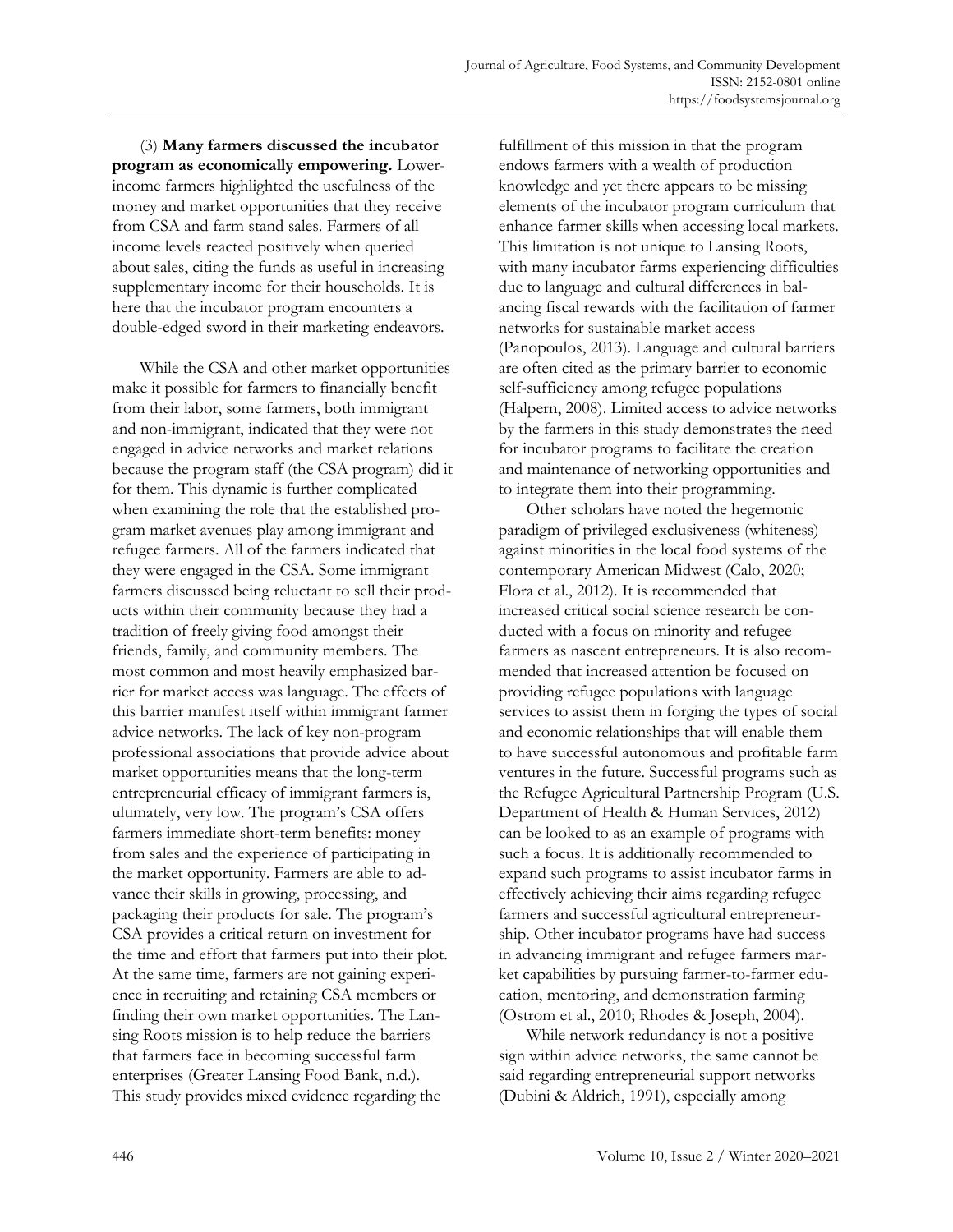emerging farmers (Mailfert, 2007). The benefits derived from larger support networks represent a form of social enhancement that embolden any potential farmer to engage with the incubator program. In contrast with advice networks, immigrant and refugee farmers exhibited larger, denser, and more strongly related (mostly familial in nature) support networks. These networks are likely formed because of a shared language or cultural closeness within their community and they provide a reason for optimism as the farmers move forward and strive to find a niche within the local Mid-Michigan food system. This provides reason for optimism because many immigrant communities foster entrepreneurship and business development due to their close-knit social networks providing an 'ethic enclave' economy (Wilson & Martin, 1982; Wilson & Portes, 1980). While immigrant entrepreneurs often have limited access to outside networks (Li, 2004), they often obtain access to markets and sources of credit from their own insular immigrant networks due to linguistic and cultural similarities (Sanders & Nee, 1996). Because of this, for many immigrant entrepreneurs, family relationships prove to be important in determining their eventual business success (Sanders & Nee, 1996; Waldinger, Aldrich, & Ward, 1990). Of relevance to this study, abundant family ties have been demonstrated to be highly advantageous for immigrant farmers (Bloom & Riemer, 1949), with immigrant farmers often experiencing success in farming and selling within their own immigrant communities (Brown, 2011; Hightower et al., 2013). Often immigrants and refugees are drawn to farming because they may have come from agricultural backgrounds (Macy, 2019). Incubator farm programs have been demonstrated to be effective in providing benefits to nascent immigrant farmers (Laverentz & Krotz, 2012). However, despite the prominence of these programs, there is a lack of research that examines their impact on immigrant farmers (Hightower et al., 2013; Ostrom et al., 2010). This research parallels some of the findings from these studies, such as recommending that language services be emphasized to enhance market access, as well as echoes these calls for more research (Hightower et al., 2013; Ostrom et al., 2010).

While support networks present evidence to support the long-term entrepreneurial efficacy of immigrant farmers, advice networks indicate that, for many farmers, their ability to continue as successful market farmers after they depart from the incubator farm setting is ultimately unlikely. Limited advice networks were also demonstrated among women and immigrant farmers. Limited advice networks were networks that were limited to only staff members of the incubator farm program, implying that the farmer did not seek out advice regarding selling or marketing their products from anyone outside of the program. A number of farmers did not speak English and, while this was identified as the primary selling barrier among farmers, a number of farmers who spoke English also indicated a constrained advice network. Further research is needed to explore the reasons why disparities exist between farmers' advice networks, how these disparities can be addressed in an incubator farm program curriculum, and what, if any, the consequences are of these disparities on the eventual long-term entrepreneurial success of farmers.

### **Conclusion**

This study is highly relevant today, given the expansion of farmer training programs and farmer support programs, an increasing refugee population, and an increasing population of emerging farmers. This case study has implications for the design and delivery of training programs and for increasing market access for emerging farmers. A clear delineation is found within this case study between farmers with diverse advice networks and farmers with more limited networks. The advice network disparity resulted in disadvantageous longterm entrepreneurial indicators for women, non– English speaking, and minority farmers. Support networks were decidedly larger and consisted of stronger ties, both in their nature (familial) and in their structure (highly dense), among immigrant farmers. The most prominent barrier to farmers market access and expanding advice networks beyond the incubator program staff was a language barrier. This resulted in farmers having a degree of economic dependency on the program to sell their crops, which underscores the importance of access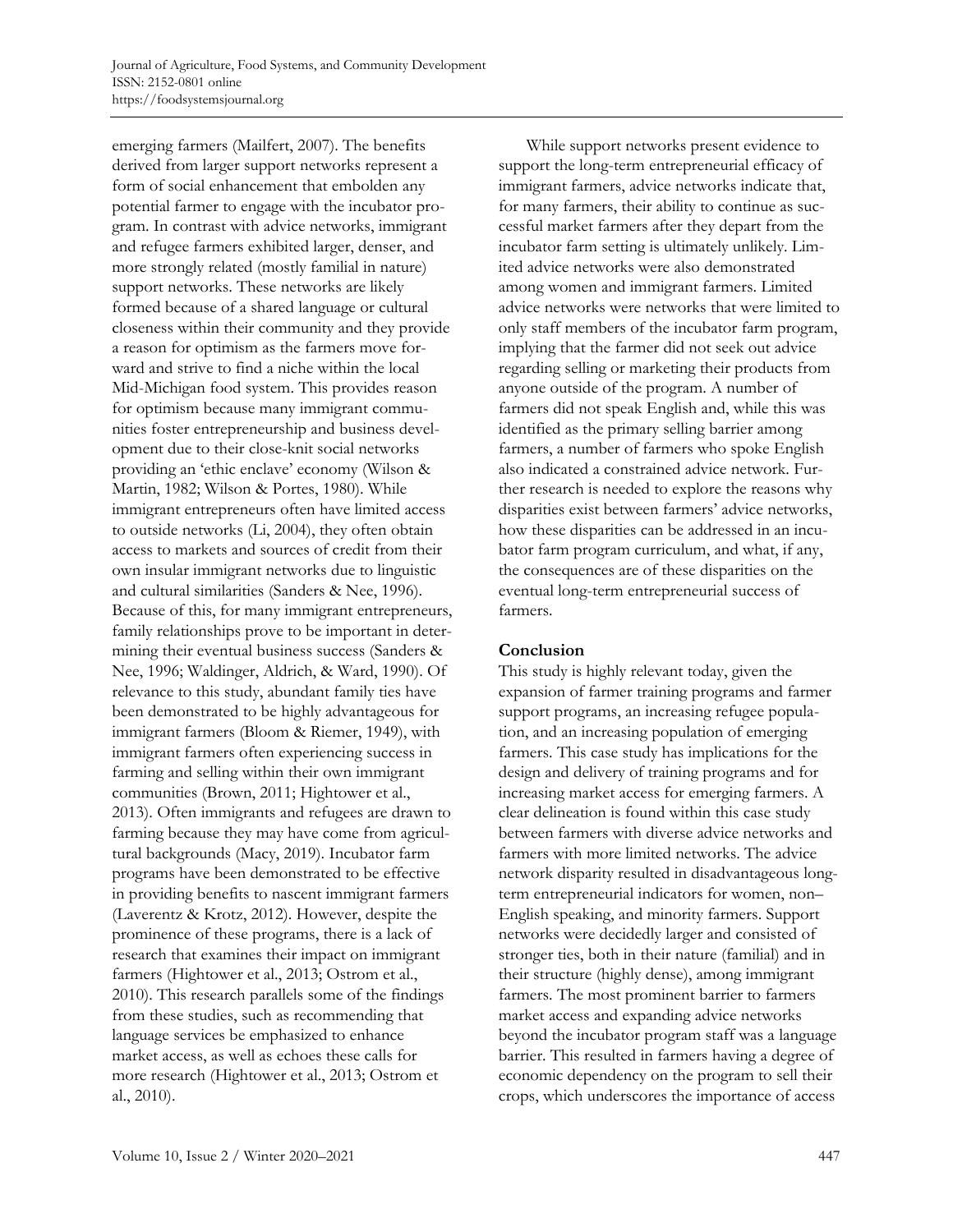to markets. On the other hand, the incubator program's established CSA was highly effective in engaging emerging farmers in cultivation for market sales through building farmer knowledge of planning, planting, harvesting, packing, and marketing for direct customer sales. This engagement included enhancing farmer knowledge about packaging, pricing, outreach, presentation, and other market proficiencies.

The most recent National Farm Training Incubator Farm Training Initiative's regional report highlights multiple major goals and challenges to incubator farms in the Midwest region (Tufts University, 2016). The report explicitly stated that the goals for incubator farms were to increase access to program materials (land, funding, staffing) and to increase collaborations (for funding and training) throughout the region. Specific challenges to the Midwest region were supporting limited resource farmers and managing competition with local growers. This study is especially in conversation with the challenges relating to supporting limited resource farmers. It is clear is that more research is needed to examine the role that social connectedness plays in the long-term success of

emerging farmers as nascent entrepreneurs. The language barriers facing refugee farmers, in particular, merit closer examination for enhanced programming and engaged policy-making. This research also highlights the usefulness of utilizing mixed-method network analysis to examine market access among farmers and the effective application of this method within an incubator farm setting. Emerging farmers possess a tremendous amount of potential to bring about positive changes in local food systems and contribute to the vibrancy of communities. It is hoped that this case study and similar efforts will contribute toward supporting emerging farmers with evidence-based policymaking and inclusive agricultural development.

#### **Acknowledgments**

We are grateful for the support from the Greater Lansing Food Bank's Lansing Roots staff and volunteers. We are also thankful for the support of Rebecca Titus for her help in piloting the interview guide. Finally, we are most thankful of the study participants and all of the farmers at Lansing Roots; without their help, the study would not have been possible.

### **References**

- Ahearn, M C. (2013). *Beginning farmers and ranchers at a glance* (Economic Bulletin No. 22). Washington, DC: U.S. Department of Agriculture. https://doi.org/10.2139/ssrn.2266443
- Aldrich, H. E. (2005). Entrepreneurship. In N. Smelser & R. Swedberg (Eds.), *The handbook of economic sociology* (2nd edition, pp. 451-477). Princeton, NJ: Princeton University Press. https://doi.org/10.1515/9781400835584.451
- Aldrich, H. E., & Zimmer, C. (1986). Entrepreneurship through social networks. In D. L. Sexton & R. W. Smilor (Eds.), *The art and science of entrepreneurship* (pp. 3–23). Cambridge, MA: Ballinger.
- Alkon, A. H., & Agyeman, J. (2011). *Cultivating food justice: Race, class, and sustainability*. Cambridge, MA: MIT Press. https://doi.org/10.7551/mitpress/8922.001.0001
- Allen, P., & Sachs, C. (2007). Women and food chains: The gendered politics of food. *International Journal of Sociology of Food and Agriculture*, *15*(1), 1–23. https://doi.org/10.48416/ijsaf.v15i1.424
- Andreatta, S., & Wickliffe, W. (2002). Managing farmer and consumer expectations: A study of a North Carolina farmers market. *Human Organization*, *61*(2), 167–176. https://doi.org/10.17730/humo.61.2.a4g01d6q8djj5lkb
- Ashby, J., Heinrich, G., Burpee, G., Remington, T., Wilson, K., Quiros, C. A., … Ferris, S. (2009). What farmers want: Collective capacity for sustainable entrepreneurship. *International Journal of Agricultural Sustainability*, *7*(2), 130–146. https://doi.org/10.3763/ijas.2009.0439
- Bandiera, O., & Rasul, I. (2006). Social networks and technology adoption in Northern Mozambique. *The Economic Journal*, *116*(514), 869–902. https://doi.org/10.1111/j.1468-0297.2006.01115.x
- Bell, M. M. (2004). *Farming for us all: Practical agriculture and the cultivation of sustainability*. University Park, PA: Pennsylvania State University Press.
- Beus, C. E., & Dunlap, R. E. (1990). Conventional versus alternative agriculture: The paradigmatic roots of the debate. *Rural Sociology*, *55*(4), 590–616. https://doi.org/10.1111/j.1549-0831.1990.tb00699.x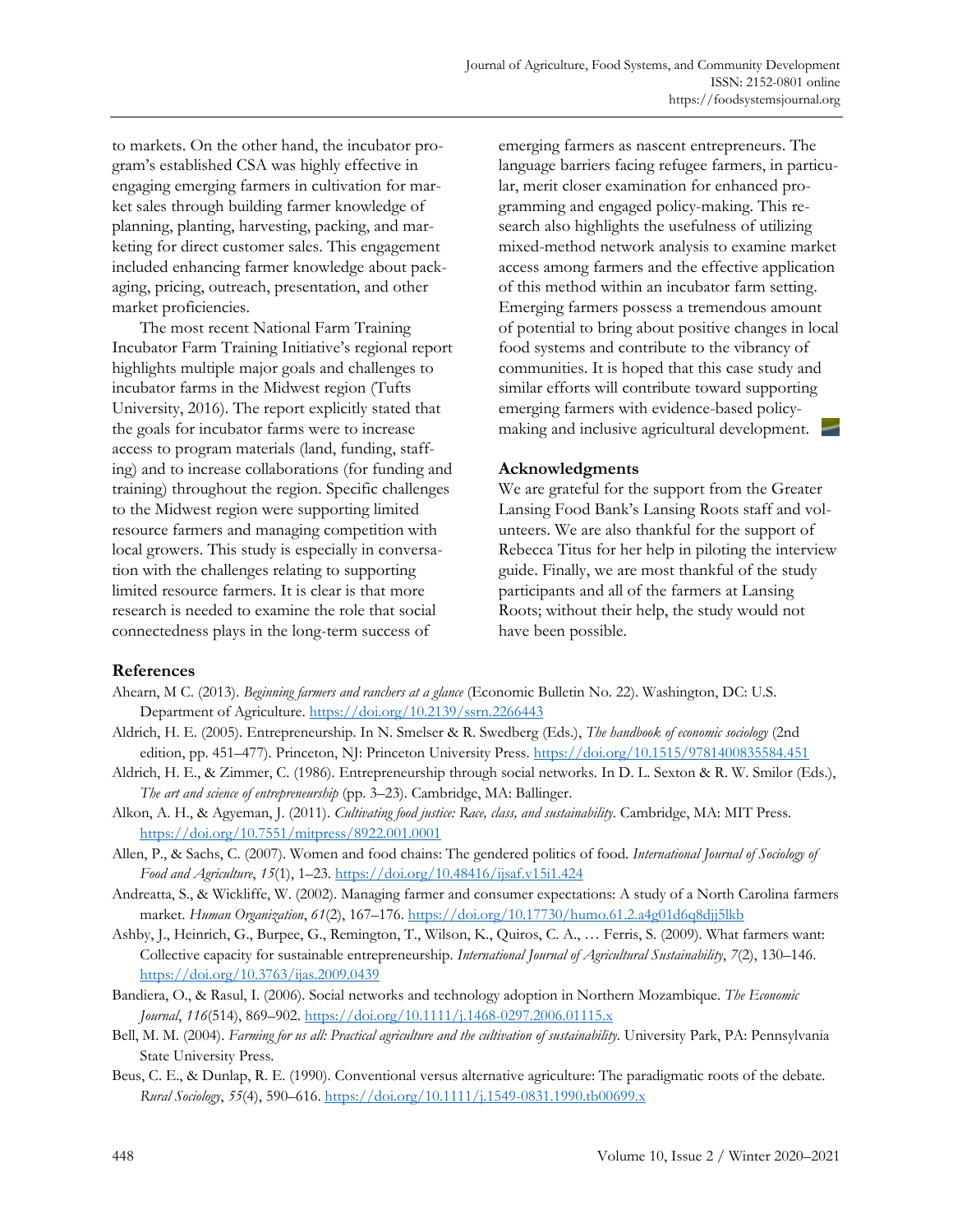Bloom, L., & Riemer, R. (1949). *Removal and return: The socio-economic effects of the war on Japanese-Americans*. Berkley, CA: University of California Press.

Borgatti, S. P., Everett, M. G., & Johnson, J. C. (2013). *Analyzing social networks*. London, UK: Sage Publications.

- Brasier, K. J., Sachs, C. E., Kiernan, N. E., Trauger, A., & Barbercheck, M. E. (2014). Capturing the multiple and shifting identities of farm women in the northeastern United States. *Rural Sociology*, *79*(3), 283–309. https://doi.org/10.1111/ruso.12040
- Brown, C., & Miller, S. (2008). The impacts of local markets: A review of research on farmers markets and community supported agriculture (CSA). *American Journal of Agricultural Economics*, *90*(5), 1298–1302. https://doi.org/10.1111/j.1467-8276.2008.01220.x
- Brown, P. L. (2011, October 9). When the uprooted put down roots. *The New York Times*. https://www.nytimes.com/2011/10/10/us/refugees-in-united-states-take-up-farming.html
- Burt, R. S. (1993). The social structure of competition. In R. Swedberg (Ed.), *Explorations in Economic Sociology* (pp. 65– 103). New York: Russell Sage Foundation.
- Burt, R. S. (1995). *Structural holes: The social structure of competition*. Cambridge, MA: Harvard University Press.
- Burt, R. S., & Merluzzi, J. (2014). Embedded brokerage: Hubs versus locals. In *Contemporary perspectives on organizational social networks (Research in the Sociology of Organizations, Vol. 40)* (pp. 161–177). Emerald Group Publishing Limited. [https://doi.org/10.1108/S0733-558X\(2014\)0000040008](https://doi.org/10.1108/S0733-558X(2014)0000040008)
- Callon, M. (1998). Introduction: The embeddedness of economic markets in economics. In M. Callon (Ed.), *The Laws of the Markets* (pp. 1–57). Oxford, UK: Blackwell Publishers. https://doi.org/10.1111/j.1467-954X.1998.tb03468.x
- Calo, A. (2020). The Yeoman myth: A troubling foundation of the beginning farmer movement. *Gastronomica*, *20*(2), 12–29. https://doi.org/10.1525/gfc.2020.20.2.12
- Calo, A., & De Master, K. T. (2016). After the incubator: Factors impeding land access along the path from farmworker to proprietor. *Journal of Agriculture, Food Systems, and Community Development*, *6*(2), 111–127. https://doi.org/10.5304/jafscd.2016.062.018
- Centola, D., & Macy, M. (2007). Complex contagions and the weakness of long ties. *American Journal of Sociology*, *113*(3), 702–734. https://doi.org/10.1086/521848
- Chiappe, M. B., & Flora, C. B. (1998). Gendered elements of the alternative agriculture paradigm. *Rural Sociology*, *63*(3), 372–393. https://doi.org/10.1111/j.1549-0831.1998.tb00684.x
- Christensen, L. O., & O'Sullivan, R. (2015). Using social networking analysis to measure changes in regional food systems collaboration: A methodological framework. *Journal of Agriculture, Food Systems, and Community Development*, *5*(3), 113–129. https://doi.org/10.5304/jafscd.2015.053.013
- Coleman, J. S. (1990). *Foundations of social theory*. Cambridge, MA: Harvard University Press.
- Creswell, J. W. (2003). *Research design: Qualitative, quantitative, and mixed methods approaches*. Thousand Oaks, CA: Sage Publications.
- Creswell, J. W., Plano Clark, V. L., Gutmann, M. L., & Hanson, W. E. (2003). Advanced mixed methods research designs. In A. Tashakkori & C. Teddlie (Eds.), *Handbook of mixed methods in social and behavioral research* (pp. 209–240). Thousand Oaks, CA: Sage Publications.
- DeLind, L. B. (1999). Close encounters with a CSA: The reflections of a bruised and somewhat wiser anthropologist. *Agriculture and Human Values*, *16*(1), 3–9. https://doi.org/10.1023/A:1007575521309
- DeLind, L. B. (2006). Of bodies, place, and culture: Re-situating local food. *Journal of Agricultural and Environmental Ethics*, *19*, 121–146. https://doi.org/10.1007/s10806-005-1803-z
- Dubini, P., & Aldrich, H. (1991). Personal and extended networks are central to the entrepreneurial process. *Journal of Business Venturing, 6*(5), 305–313. [https://doi.org/10.1016/0883-9026\(91\)90021-5](https://doi.org/10.1016/0883-9026(91)90021-5)
- Ewert, B. M. (2012). *Understanding incubator farms: Innovative programs in new farmer development* (Master's thesis). University of Montana, Missoula, MT. Retrieved from https://scholarworks.umt.edu/etd/1146
- Fairlie, R. W., & Robb, A. M. (2009). Gender differences in business preformance: Evidence from the Characteristics of Business Owners survey. *Small Business Economics*, *33*(4), 375–395. https://doi.org/10.1007/s11187-009-9207-5
- Feld, S. L. (1981). The focused organization of social ties. *American Journal of Sociology*, *86*(5), 1015–1035. https://doi.org/10.1086/227352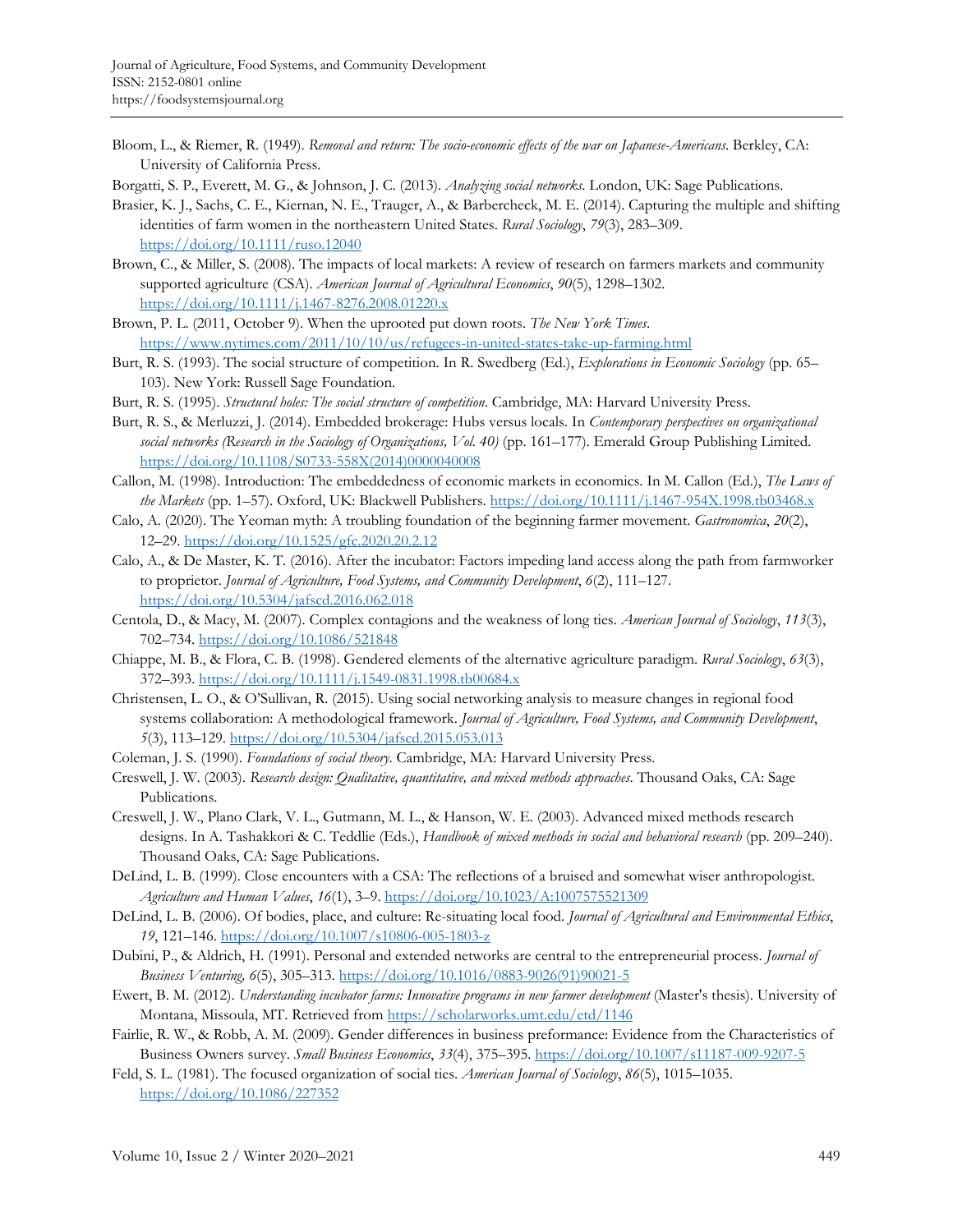- Fennelly, K. (2004). *Listening to the experts: Provider recommendations on the health needs of immigrants and refugees* (Willy Brandt Series of Working Papers in International Migration and Ethnic Relations No. 1/04). Malmö, Sweden: Malmö University. Retrieved from http://muep.mau.se/handle/2043/688
- Flora, C. B., McIsaac, G., Gasteyer, S., & Kroma, M. (2001). Farm-community entrepreneurial partnerships in the Midwest. In C. Flora (Ed.), *Interactions between agroecosystems and rural comunities* (pp. 115–130). New York: CRC Press. https://doi.org/10.1201/9781420041385.ch9
- Flora, J. L., Emery, M., Thompson, D., Prado-Meza, C. M., & Flora, C. B. (2012). New immigrants in local food systems: Two Iowa cases. *Tbe International Journal of Sociology of Agriculture and Food*, *19*(1), 119–134. https://doi.org/10.48416/ijsaf.v19i1.240
- Giannella, E., & Fischer, C. S. (2016). An inductive typology of egocentric networks. *Social Networks*, *47*, 15–23. https://doi.org/10.1016/j.socnet.2016.02.003
- Gist, M. E., & Mitchell, T. R. (1992). Self-efficacy: A theoretical analysis of its determinants and malleability. *The Academy of Management Review*, *17*(2), 183–211. https://doi.org/10.5465/amr.1992.4279530
- Government of Canada, & Policy Research Initiative. (2005). *Social capital as a public policy tool: Project report*. Ottawa, Canada. http://dx.doi.org/10.11575/PRISM/10632
- Granovetter, M. S. (1973). The strength of weak ties. *American Journal of Sociology*, *78*(6), 1360–1380. https://doi.org/10.1086/225469
- Granovetter, M. (1974). *Getting a job: A study of contacts and careers*. Chicago, IL: University of Chicago Press.
- Greater Lansing Food Bank. (n.d.). Programs: Lansing Roots. Retrieved from https://greaterlansingfoodbank.org/programs/programs
- Greene, P. G., Brush, C. G., & Gatewood, E. J. (2007). Perspectives on women entrepreneurs: Past findings and new directions. In M. Minniti (Ed.), *Entrepreneurship: The engine of growth, Vol. 1* (pp. 181–204). Westport, CT: Praeger Publisher.
- Halpern, P. (2008). *Refugee economic self-sufficiency: An exploratory study of approaches used in office of refugee resettlement programs*. Washington, DC: U.S. Department of Health and Human Services. Retrieved from https://aspe.hhs.gov/basic[report/refugee-economic-self-sufficiency-exploratory-study-approaches-used-office-refugee-resettlement-programs](https://aspe.hhs.gov/basic-report/refugee-economic-self-sufficiency-exploratory-study-approaches-used-office-refugee-resettlement-programs)
- Hassanein, N. (1997). Networking knowledge in the sustainable agriculture movement: Some implications of the gender dimension. *Society and Natural Resources*, *10*(3), 251–257. https://doi.org/10.1080/08941929709381024
- Hayden, J., Rocker, S., Phillips, H., Heins, B., Smith, A., & Delate, K. (2018). The importance of social support and communities of practice: Farmer perceptions of the challenges and opportunities of integrated crop–livestock systems on organically managed farms in the northern U.S. *Sustainability*, *10*(12), 4606. https://doi.org/10.3390/su10124606
- Herz, A., Peters, L., & Truschkat, I. (2014). How to do qualitative structural analysis: The qualitative interpretation of network maps and narrative interviews. *Forum: Qualitative Social Research*, *16*(1). https://doi.org/10.17169/FQS-16.1.2092
- Hightower, L. S., Niewolny, K. L., & Brennan, M. A. (2013). Immigrant farmer programs and social capital: Evaluating community and economic outcomes through social capital theory. *Community Development*, *44*(5), 582–596. https://doi.org/10.1080/15575330.2013.838975
- Hinrichs, C. C. (2000). Embeddedness and local food systems: Notes on two types of direct agricultural market. *Journal of Rural Studies*, *16*(3), 295–303. [https://doi.org/10.1016/S0743-0167\(99\)00063-7](https://doi.org/10.1016/S0743-0167(99)00063-7)
- Hinrichs, C. C. (2003). The practice and politics of food system localization. *Journal of Rural Studies*, *19*(1), 33–45. [https://doi.org/10.1016/S0743-0167\(02\)00040-2](https://doi.org/10.1016/S0743-0167(02)00040-2)
- Jarosz, L. (2000). Understanding agri-food networks as social relations. *Agriculture and Human Values*, *17*(3), 279–283. https://doi.org/10.1023/A:1007692303118
- Jarosz, L. (2011). Nourishing women: Toward a feminist political ecology of community supported agriculture in the United States. *Gender, Place and Culture*, *18*(3), 307–326. https://doi.org/10.1080/0966369X.2011.565871
- Jenssen, J. I. (1999). *Entrepreneurial networks: A study of the impact of social networks and resource access on the start-up of new organizations* (Doctoral dissertation). Norges Handelshoyskole.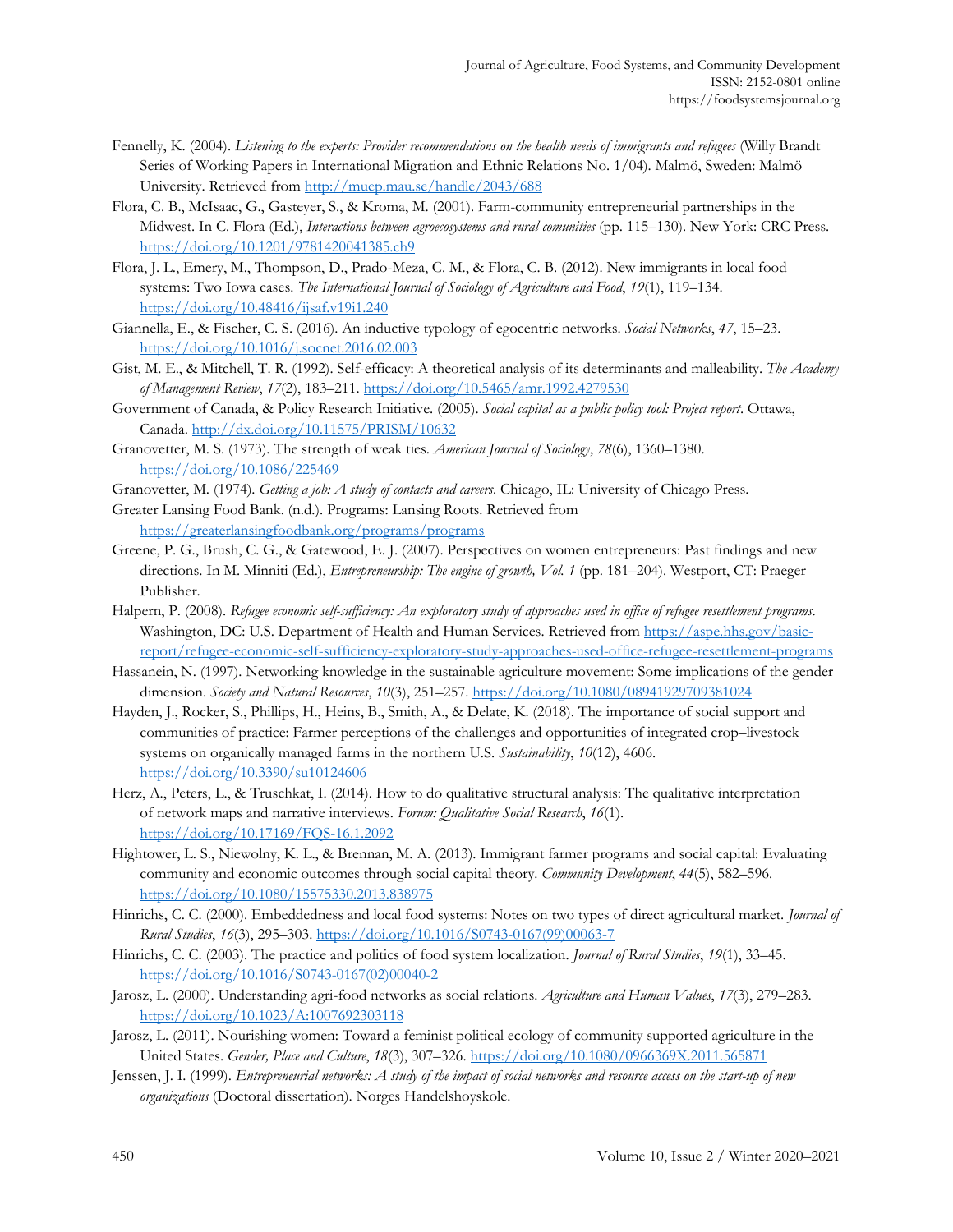- Katchova, A. L., & Ahearn, M. C. (2016). Dynamics of farmland ownership and leasing: Implications for young and beginning farmers. *Applied Economic Perspectives and Policy*, *38*(2), 334–350. https://doi.org/10.1093/aepp/ppv024
- Knowler, D., & Bradshaw, B. (2007). Farmers' adoption of conservation agriculture: A review and synthesis of recent research. *Food Policy*, *32*(1), 25–48. https://doi.org/10.1016/j.foodpol.2006.01.003
- Kodithuwakku, S. S., & Rosa, P. (2002). The entrepreneurial process and economic success in a constrained environment. *Journal of Business Venturing*, *17*(5), 431–465. [https://doi.org/10.1016/S0883-9026\(01\)00074-X](https://doi.org/10.1016/S0883-9026(01)00074-X)
- Krebs, V., & Holley, J. (2006). *Building smart communities through network weaving.* Athens, OH: Appalachian Center for Economic Networks. Retrieved from

https://community-wealth.org/content/building-smart-communities-through-network-weaving

- Kuratko, D. F. (2016). *Entrepreneurship: Theory, process, and practice*. Boston, MA: Cengage Learning.
- Laverentz, L., & Krotz, D. (2012). *Refugee agricultural partnership program: The lessons and challenges after five years*. Washington, DC: U.S. Department of Health and Human Services.
- Li, P. S. (2004). Social capital and economic outcomes for immigrants and ethnic minorities. *Journal of International Migration and Integration*, *5*(2), 171–190. https://doi.org/10.1007/s12134-004-1008-8
- Liepins, R. (1998). "Women of broad vision": Nature and gender in the environmental activism of Australia's 'Women in Agriculture' movement. *Environment and Planning A*, *30*(7), 1179–1196. https://doi.org/10.1068/a301179
- Lin, N., Ensel, W. M., & Vaughn, J. C. (1981). Social resources and strength of ties: Structural factors in occupational status attainment. *American Sociological Review*, *46*(4), 393–405. https://doi.org/10.2307/2095260
- Lorrain, F., & White, H. C. (1971). Structural equivalence of individuals in social networks. *The Journal of Mathematical Sociology*, *1*(1), 49–80. https://doi.org/10.1080/0022250X.1971.9989788
- Macy, B. (2019, June 6). Somali Bantu refugees farm for a better life. *The Roanoke Times*. Retrieved from [https://roanoke.com/archive/somali-bantu-refugees-farm-for-a-better-life/article\\_a912b3af-cb79-5640-8b11-](https://roanoke.com/archive/somali-bantu-refugees-farm-for-a-better-life/article_a912b3af-cb79-5640-8b11-8537e6319079.html) 8537e6319079.html
- Mailfert, K. (2007). New farmers and networks: How beginning farmers build social connections in France. *Tijdschrift Voor Economische En Sociale Geografie*, *98*(1), 21–31. https://doi.org/10.1111/j.1467-9663.2007.00373.x
- Marsden, P. V. (1990). Network data and measurement. *Annual Review of Sociology*, *16*, 435–463. https://doi.org/10.1146/annurev.so.16.080190.002251
- Marsden, P. V. (2002). Egocentric and sociocentric measures of network centrality. *Social Networks*, *24*(4), 407–422. [https://doi.org/10.1016/S0378-8733\(02\)00016-3](https://doi.org/10.1016/S0378-8733(02)00016-3)
- McGehee, N. G. (2007). An agritourism systems model: A Weberian perspective. *Journal of Sustainable Tourism*, *15*(2), 111–124. https://doi.org/10.2167/jost634.0
- McGregor, J., & Tweed, D. (2002). Profiling a new generation of female small business owners in New Zealand: Networking, mentoring and growth. *Gender, Work and Organization*, *9*(4), 420–438. https://doi.org/10.1111/1468-0432.00167
- Minniti, M. (2009). Gender issues in entrepreneurship. *Foundations and Trends in Entrepreneurship*, *5*(7–8), 497–621. https://doi.org/10.1561/0300000021
- Mishra, A. K., El-Osta, H. S., & Shaik, S. (2010). Succession decisions in U.S. family farm businesses. *Journal of Agricultural and Resource Economics*, *35*(1), 133–152. https://www.jstor.org/stable/23243041
- Montri, D., Chung, K., & Behe, B. (2021). Farmer perspectives on farmers markets in low-income urban areas: A case study in three Michigan cities. *Agriculture and Human Values, 38*, 1–14. https://doi.org/10.1007/s10460-020-10144-3
- Morland, K., & Wing, S. (2007). Food justice and health in communities of color. In R. D. Bullard (Ed.), *Growing smarter: Achieving livable communties, envrironmental justice, and regional equity* (pp. 171–188). Cambridge, MA: MIT Press. https://doi.org/10.7551/mitpress/3375.003.0013
- Morris, M. D., Popper, S. T., Rodwell, T. C., Brodine, S. K., & Brouwer, K. C. (2009). Healthcare barriers of refugees post-resettlement. *Journal of Community Health*, *34*(6), 529–538. https://doi.org/10.1007/s10900-009-9175-3
- Niewolny, K. L., & Lillard, P. T. (2010). Expanding the boundaries of beginner farmer training and program development: A review of contemporary initiatives to cultivate a new generation of American farmers. *Journal of Agriculture, Food Systems, and Community Development*, *1*(1), 65–88. https://doi.org/10.5304/jafscd.2010.011.010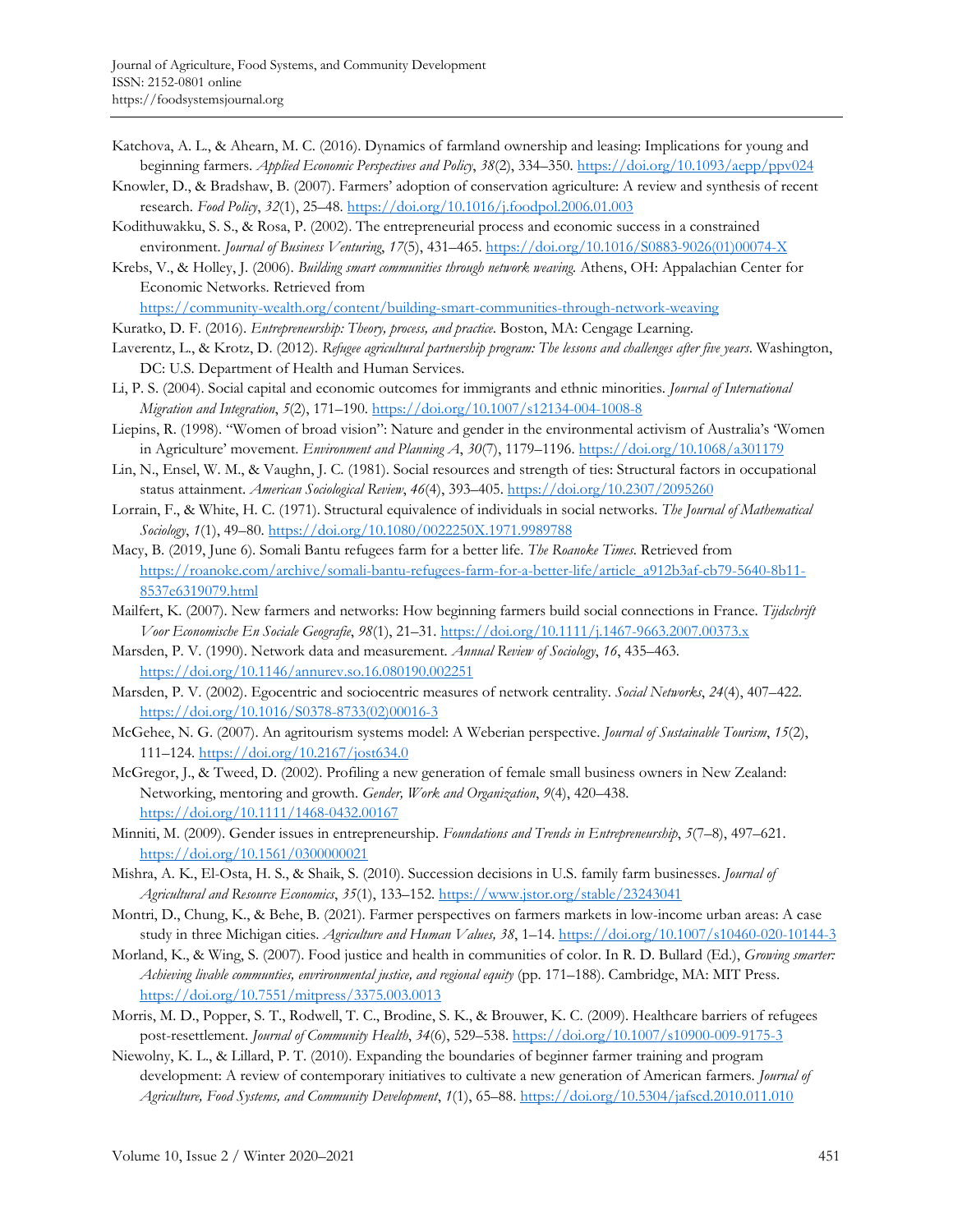- O'Hara, S. U., & Stagl, S. (2001). Global food markets and their local alternatives: A socio-ecological economic perspective. *Population and Environment*, *22*(6), 533–554. https://doi.org/10.1023/A:1010795305097
- Ostrom, M., Cha, B., & Flores, M. (2010). Creating access to land grant resources for multicultural and disadvantaged farmers. *Journal of Agriculture, Food Systems, and Community Development*, *1*(1), 89–105. https://doi.org/10.5304/jafscd.2010.011.011
- Panopoulos, J. (2013). *New farms for new Americans: Incubator farm programs, economic self-sufficiency and grant dependency* (Unpublished thesis). University of Vermont, Burlington.
- Peterson, H., Barkley, A., Chacón-Cascante, A., & Kastens, T. (2012). The motivation for organic grain farming in the United States: Profits, lifestyle, or the environment? *Journal of Agricultural and Applied Economics*, *44*(2), 137–155. https://doi.org/10.1017/S1074070800000237
- Portes, A. (1998). Social capital: Its origins and applications in modern sociology. *Annual Review of Sociology*, *24*, 1–24. https://doi.org/10.1146/annurev.soc.24.1.1
- Poulsen, M. N. (2017). Cultivating citizenship, equity, and social inclusion? Putting civic agriculture into practice through urban farming. *Agriculture and Human Values*, *34*(1), 135–148. https://doi.org/10.1007/s10460-016-9699-y
- Prokopy, L. S., Floress, K., Klotthor-Weinkauf, D., & Baumgart-Getz, A. (2008). Determinants of agricultural best management practice adoption: Evidence from the literature. *Journal of Soil and Water Conservation*, *63*(5), 300–311. https://doi.org/10.2489/jswc.63.5.300
- Putnam, R. D., Leonardi, R., & Nanetti, R. Y. (1994). *Making democracy work: Civic traditions in modern Italy*. Princeton, NJ: Princeton University Press. https://doi.org/10.1515/9781400820740
- Rhodes, W., & Joseph, H. (2004). *Immigrant and refugee farming programs and resources: A guide to projects, people, places, publications and other information.* Boston, MA: New Entry Sustainable Farming Project, Agriculture, Food and Environment Program, Tufts University.
- Rogers, E. M. (2003). *Diffusion of innovations* (5th ed.). New York, NY: Free Press.
- Sachs, C. E. (1995). *Gendered fields: Rural woman, agriculture, and environment*. Boulder, CO: Westview Press.
- Sachs, C. E., Barbercheck, M. E., Brasier, K. J., Kiernan, N. E., & Terman, A. R. (2016). *The rise of women farmers and sustainable agriculture*. Iowa City, IA: University of Iowa Press. https://doi.org/10.2307/j.ctt20p57gr
- Sanders, J. M., & Nee, V. (1996). Immigrant self-employment: The family as social capital and the value of human capital. *American Sociological Review*, *61*(2), 231–249. https://doi.org/10.2307/2096333
- Schiebel, W. (2005). Entrepreneurial personality traits in managing rural tourism and sustainable business. In D. Hall, I. Kirkpatrick, & M. Mitchell (Eds.), *Rural tourism and sustainable business* (pp. 287-304). Clevedon, UK: Channel View Publications. https://doi.org/10.21832/9781845410131-019
- Schwartz, E. B. (1976). Entrepreneurship: A new female frontier. *Journal of Contemporary Business*, *5*, 47–76.
- Scott, C. K. (2016). *The role of emerging farmers' personal networks in market access and start-up farm success* (Master's thesis). Michigan State University, East Lansing. https://doi.org/10.25335/M5WH6K
- Smith-Doerr, L., & Powell, W. W. (2005). Networks and economic life. In N. Smelser & R. Swedberg (Eds.), *The handbook of economic sociology* (2nd Ed., pp. 379–402). Princeton, NJ: Princeton University Press. https://doi.org/10.1515/9781400835584.379
- Spielman, D. J., Davis, K., Negash, M., & Ayele, G. (2011). Rural innovation systems and networks: Findings from a study of Ethiopian smallholders. *Agriculture and Human Values*, *28*(2), 195–212. https://doi.org/10.1007/s10460-010-9273-y
- Stephenson, G. (2003). The somewhat flawed theoretical foundation of the extension service. *Journal of Extension*, *41*(4), Art. 4FEA1. Retrieved from https://archives.joe.org/joe/2003august/a1.php

Swedberg, R. (2000). *Entrepreneurship: The social science view*. Oxford, UK: Oxford University Press.

- Swedberg, R. (2003). *Principles of economic sociology*. Princeton, NJ: Princeton University Press. https://doi.org/10.1515/9781400829378
- The Pennsylvania State University. (n.d.). About PA-WAgN. Retrieved August 13, 2019, from https://agsci.psu.edu/wagn/directory/about-pa-wagn